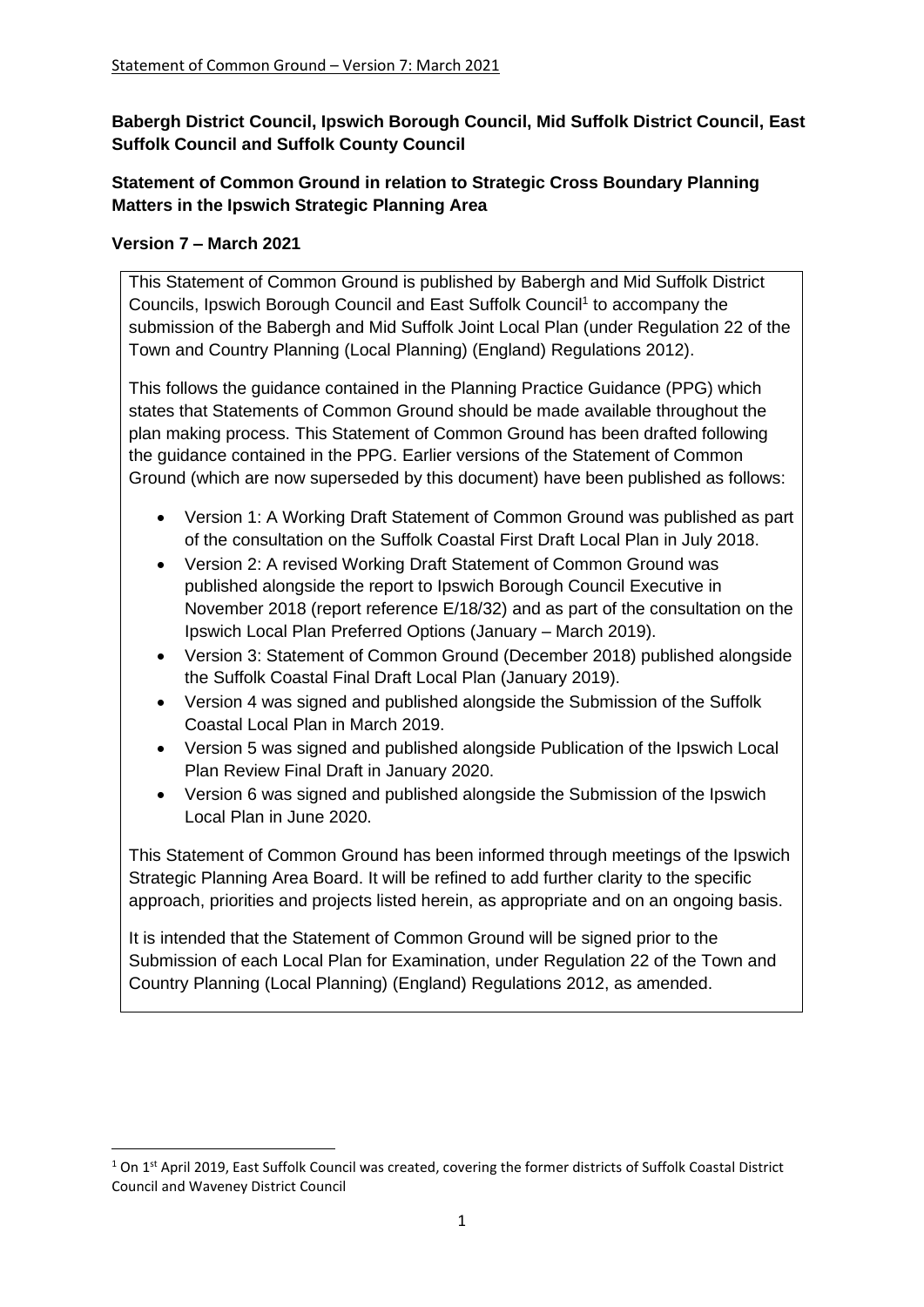### **1. Area covered by the Statement of Common Ground**

The Statement of Common Ground relates to the area covered by Babergh District Council, Ipswich Borough Council, Mid Suffolk District Council and the former Suffolk Coastal area of East Suffolk Council as shown on the map overleaf.

The Planning Practice Guidance states that a Statement of Common Ground will need to cover the area that policy making authorities and public bodies cooperate within, depending on the strategic matters being planned for and the most appropriate functional geography for the gathering of evidence and the preparation of planning policies. However, local planning authorities may have more than one Statement of Common Ground where there are strategic cross-boundary matters to be addressed.

The area covered is the area identified as the Ipswich Housing Market Area and Ipswich Functional Economic Area through the production of the Strategic Housing Market Assessment and the Employment Land Needs Assessment respectively. For the purposes of joint working on planning policy, this area is defined as the Ipswich Strategic Planning Area. Recognising the functional relationship between the four authorities, the authorities have over a number of years worked together on the production of evidence to support local plans.

The authorities have discussed at the Ipswich Strategic Planning Area Board and subsequently agreed that this geography is appropriate in relation to the strategic planning matters covered by this Statement of Common Ground.

## **2. Authorities covered by the Statement of Common Ground**

The signatories to this Statement of Common Ground are:

- Babergh District Council, Ipswich Borough Council, Mid Suffolk District Council, East Suffolk Council.
- Suffolk County Council is signatory in relation to matters which relate to County Council responsibilities, including as mineral and waste planning authority.
- Natural England is signatory in relation to Section J Mitigation of Potential Impacts upon Internationally Protected Sites.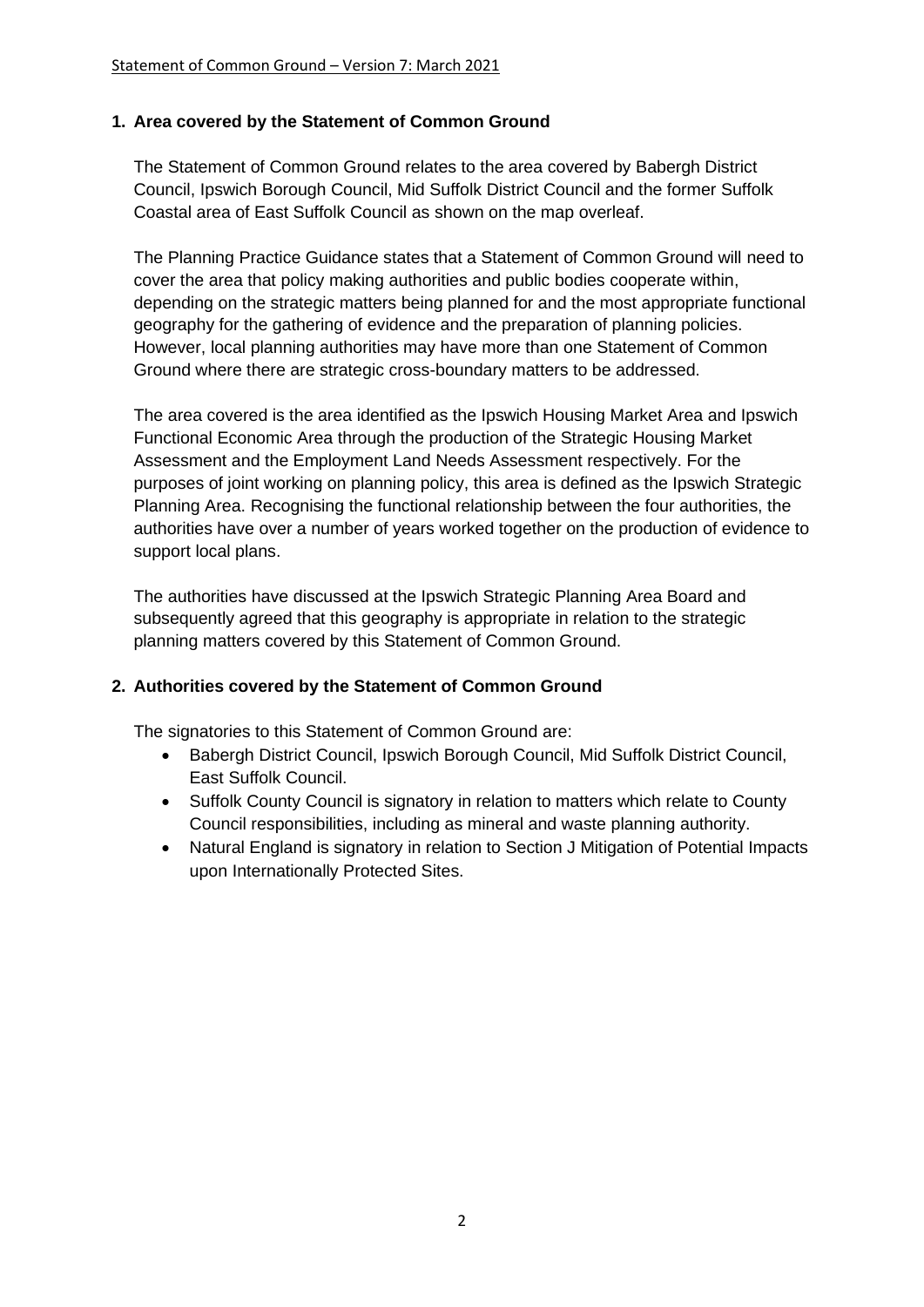

*Ipswich Strategic Planning Area*

# **3. Purpose of Statement of Common Ground**

Local planning authorities have a statutory duty to co-operate with specified bodies in relation to strategic planning matters.

The National Planning Policy Framework (NPPF) and accompanying Planning Practice Guidance require local planning authorities to produce a Statement of Common Ground as a written record of progress made on the planning for strategic matters across local authority boundaries.

This Statement of Common Ground will support the production of Local Plans in the Ipswich Strategic Planning Area by:

- Setting out those matters which are strategic cross-boundary matters in relation to the production of Local Plans as defined by the NPPF (Section 3);
- Outlining agreements and outcomes in relation to those strategic matters;
- Reflecting statutory and policy requirements re the Duty to Co-operate.

The Statement of Common Ground focuses on strategic cross-boundary matters. Planning matters that do not raise strategic cross boundary issues are covered within Local Plans but are not detailed within this Statement.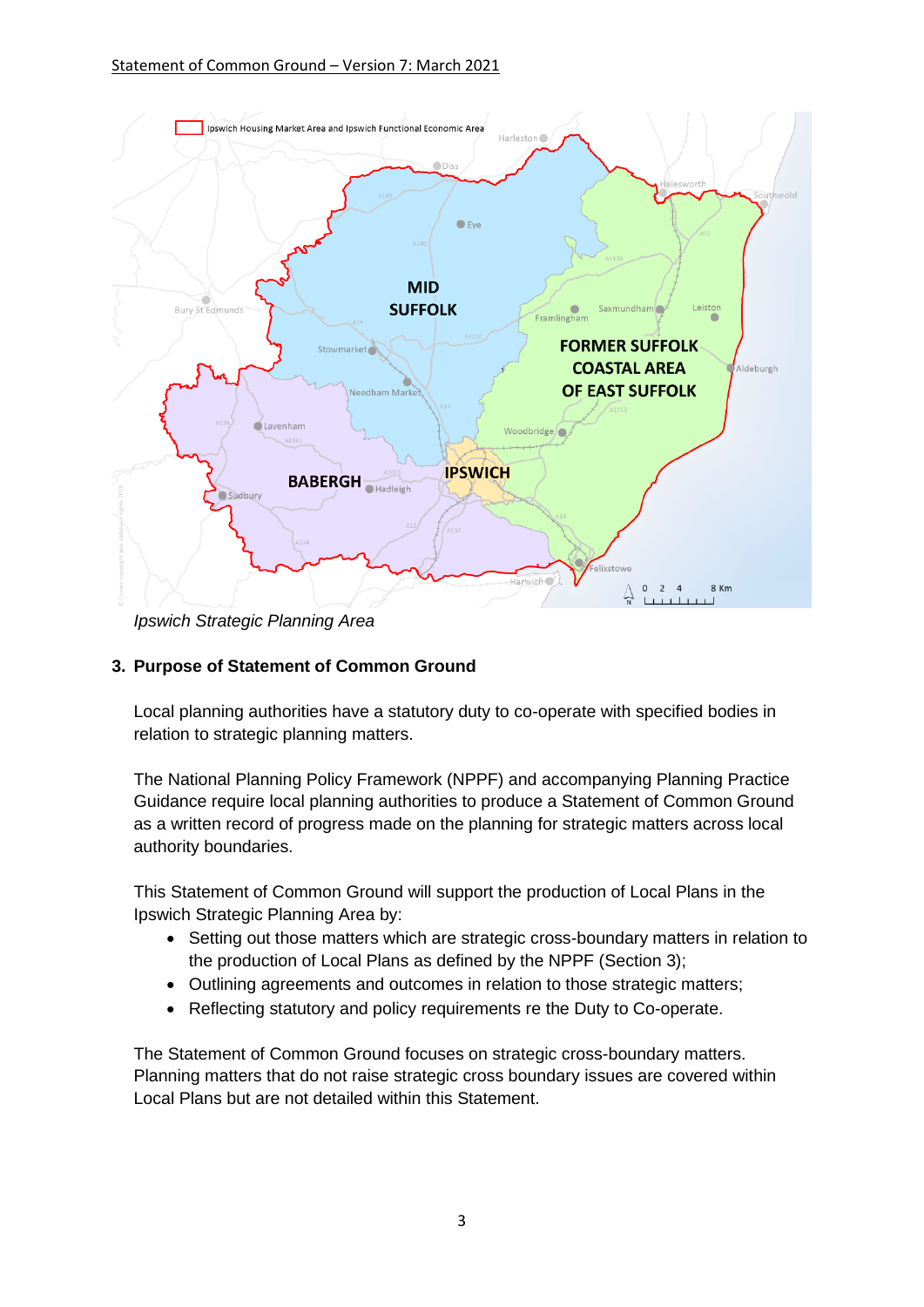### **4. Governance arrangements**

The Ipswich Strategic Planning Area Board (ISPA Board) (formerly the Ipswich Policy Area Board) consists of Members from each of the four local planning authorities and Suffolk County Council. The Terms of Reference were revised in March 2018, including to recognise that an appropriate geography for the Board is the extent of the Ipswich Housing Market Area / Ipswich Functional Economic Area. The Terms of Reference were further revised in July 2019 to update the position in terms of Secretariat function and the creation of East Suffolk Council. The Board provides a mechanism for the five local authorities to work together on the production of evidence and the coordination of housing and employment growth requirements and infrastructure delivery where this relates to strategic cross-boundary matters. This can be reported back to each District and Borough Council who will themselves take formal decisions regarding the content of their own Local Plans, through the relevant procedures at each stage of local plan production.

The ISPA Board Terms of Reference and Action Notes from the meetings can be viewed at [www.ipswich.gov.uk/content/ipswich-strategic-planning-area.](http://www.ipswich.gov.uk/content/ipswich-strategic-planning-area)

The Action Notes of the Board are shared with the Suffolk Growth Portfolio Holders.

### **5. Strategic matters being addressed**

The sections below detail the strategic cross-boundary matters that are addressed by this statement.

The local planning authorities may produce other Statements of Common Ground with other bodies where necessary, and with other local authorities who share a common boundary and where there are strategic cross-boundary matters.

The key strategic cross-boundary matters being addressed by this statement are:

- A) Alignment of timetables;
- B) Strategic Policies and Vision for the ISPA;
- C) Agreeing the approach to the delivery of the housing requirement;
- D) Impact of bordering strategic housing developments;
- E) Defining the functional economic market area and objectively assessed need;
- F) Impact of bordering strategic employment land developments;
- G) Enhancement and regeneration of retail centres;
- H) Strategic Infrastructure Priorities;
- I) Identification of cumulative / cross border infrastructure requirements resulting from planned growth, and mitigation measures, including modal shift;
- J) Mitigation of potential impacts upon internationally protected sites.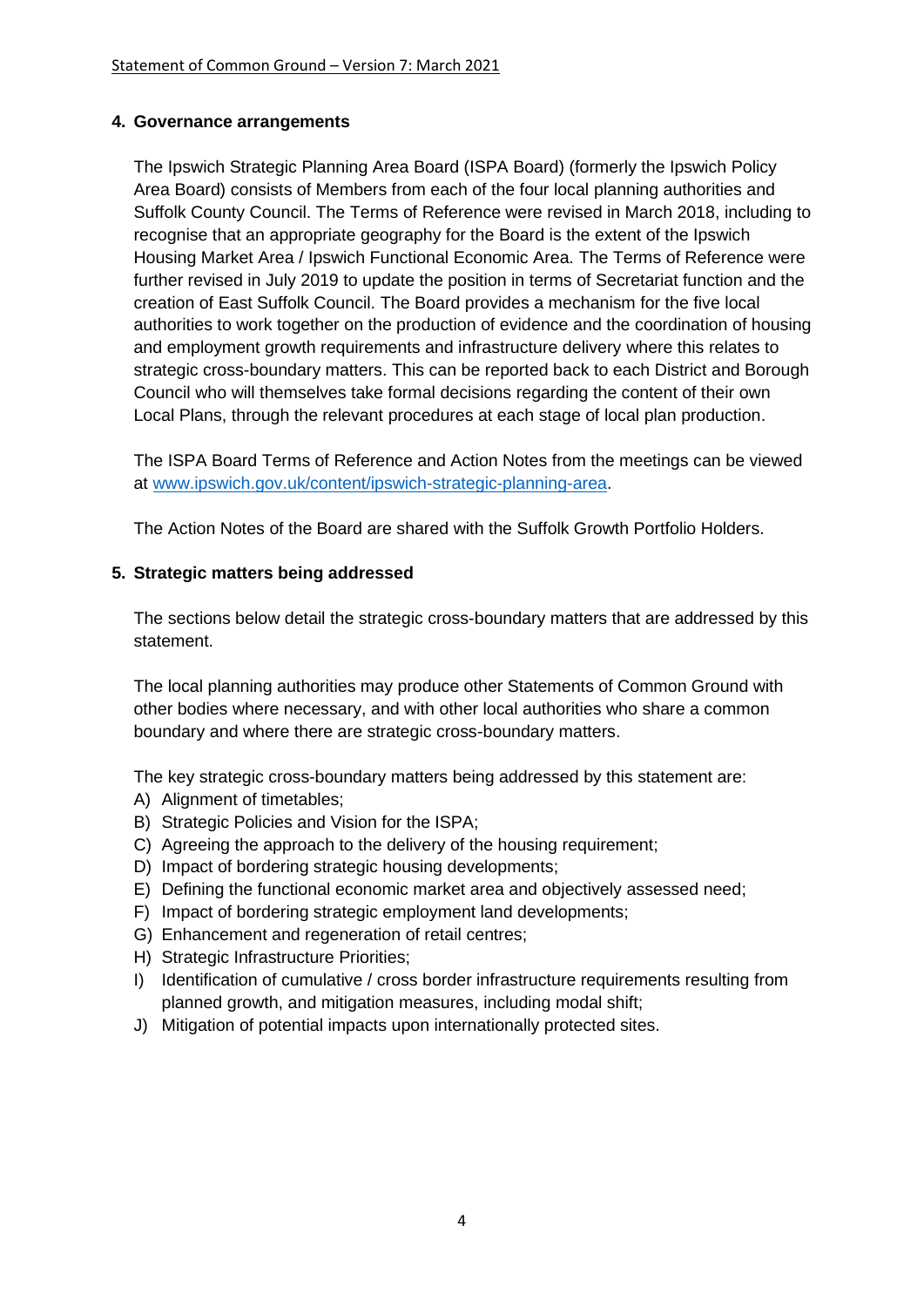## **Local Plan production**

### **A. Alignment of timetables**

### **Background**

The local planning authorities are producing plans as follows:

- Babergh and Mid Suffolk Joint Local Plan
- Ipswich Local Plan
- Suffolk Coastal Local Plan (adopted September 2020)

As the local plans cover the extent of the Ipswich Strategic Planning Area, and share joint evidence in this respect, it is considered appropriate that the plans cover the same end date and are produced to timescales which are aligned as far as is possible. The Ipswich Local Plan and the Suffolk Coastal Local Plan cover the period to 2036. In accordance with the National Planning Policy Framework (NPPF) (2019) (para 22), the Babergh and Mid Suffolk Joint Local Plan covers the period to 2037.

All authorities undertook Issues and Options consultations during summer / autumn 2017. As at March 2021, the current position in relation to the production of each local plan is as follows:

- Babergh and Mid Suffolk Joint Local Plan Consultation on Preferred Options Joint Local Plan held between 22<sup>nd</sup> July and 30<sup>th</sup> September 2019. A Pre-Submission Plan was published to receive representations under Regulation 19 of the 2012 Regulations between 12<sup>th</sup> November and 24<sup>th</sup> December 2020 with a view of submission to the Planning Inspectorate in March 2021 for Examination;
- Ipswich Local Plan consultation on the Local Plan Review Preferred Options was carried out between 16<sup>th</sup> January and 13<sup>th</sup> March 2019. A Final Draft Local Plan under Regulation 19 of the 2012 Regulations consultation was carried out between 15th January 2020 and 2<sup>nd</sup> March 2020. The Local Plan was submitted to the Planning Inspectorate in June 2020 for Examination;
- Suffolk Coastal Local Plan consultation on the First Draft Local Plan was undertaken between 20<sup>th</sup> July and 14<sup>th</sup> September 2018. The Final Draft Local Plan was published to receive representations under Regulation 19 of the 2012 Regulations between 14<sup>th</sup> January and 25<sup>th</sup> February 2019. The Local Plan was submitted to the Planning Inspectorate in March 2019 for Examination and adopted in September 2020.

Where relevant, the outcomes and arrangements set out in the Statement of Common Ground are reflective of the current stages of plan-making.

## Evidence

Broad alignment of timescales were set out in the authorities' Local Development Schemes:

- Babergh and Mid Suffolk Local Development Scheme (July 2018)
- Ipswich Local Development Scheme (March 2019, as amended November 2020)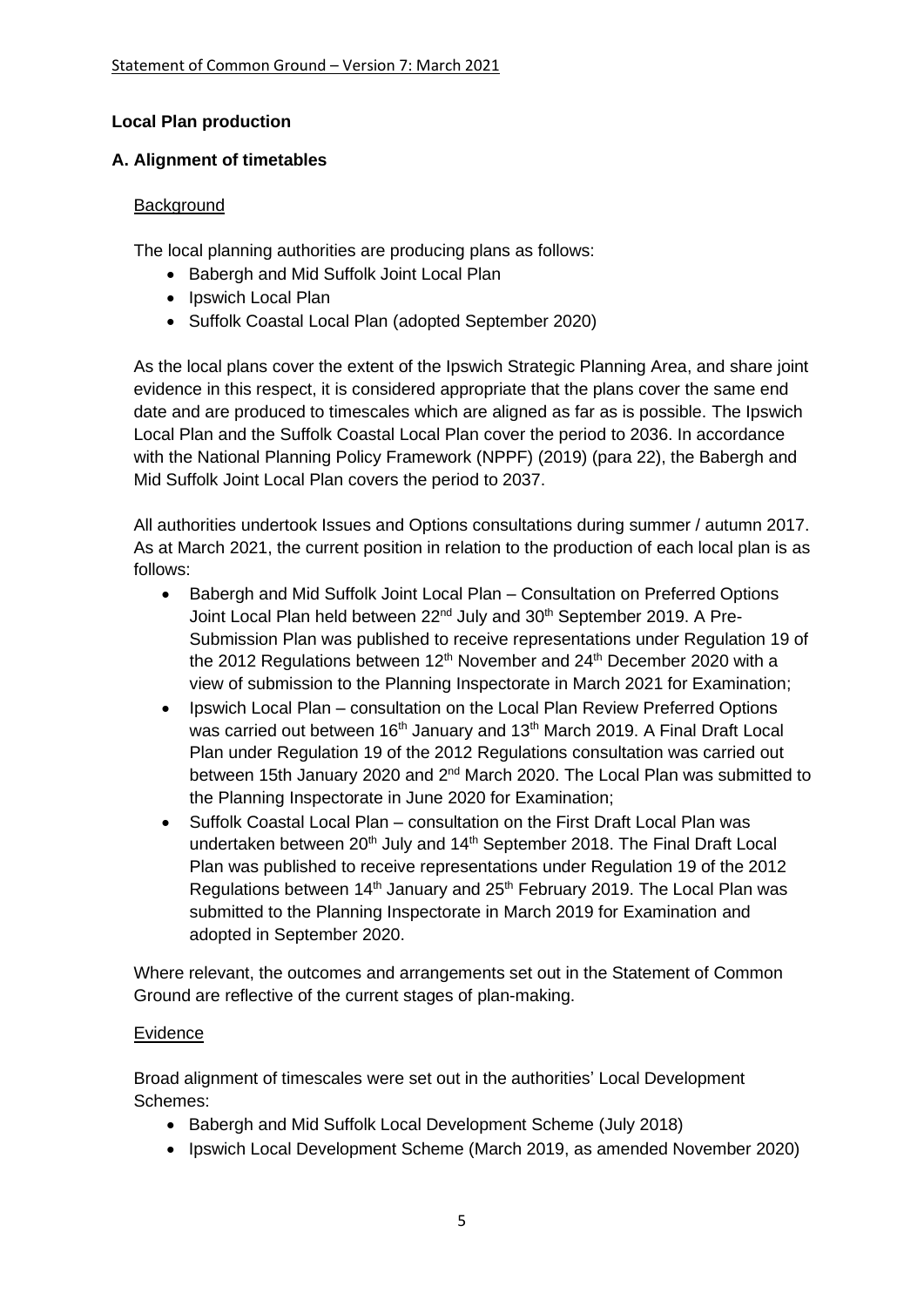• Suffolk Coastal Local Development Scheme (October 2015, as amended June 2020)

Where Local Development Schemes need to be amended, as far as possible the timescales for preparation of local plans will seek to be broadly aligned. The Babergh and Mid Suffolk Local Development Scheme was revised in July 2020.

In relation to the time period to be covered by the local plans, the proposed standard methodology for calculating housing need sets a consistent base date and method for calculating housing need in local plans. The Planning Practice Guidance states that the current year should be the first year<sup>2</sup> (for the purposes of calculating housing need) and therefore the base date of the local plans is April 2018. The Strategic Housing Market Assessment (2017) and Employment Land Needs Assessment (2016) adopt an end date of 2036.

## Process of reaching outcomes and agreements

As per evidence above. The position is agreed through the ISPA Board and through the adoption of Local Development Schemes.

### Outcomes and agreements

A1) It is agreed that the Local Plans will adopt an end date of 2036 where possible and will adopt a base date consistent with the standard method for calculating local housing need. In accordance with the NPPF the end date of the Babergh and Mid Suffolk Joint Local Plan is 2037.

## Arrangements for necessary ongoing co-operation

Authorities to work closely through the ISPA Board and associated officer meetings to continue to align as far as possible.

## **B. Strategic Policies and Vision for the ISPA**

## Background

Babergh and Mid Suffolk Districts are producing a Joint Local Plan, reflecting their Council-wide arrangements for joint working. Ipswich Borough Council are producing a Local Plan, which is currently at Examination and East Suffolk Council adopted the Suffolk Coastal Local Plan in September 2020. Reflecting the agreements under the Duty to Co-operate as detailed in this statement, the authorities recognise the benefits and clarity afforded through developing strategic policies that respond to the strategic planning matters relevant to the ISPA. The ISPA Board is also working towards a broader vision for the area.

<sup>2</sup> PPG Reference ID 2a-004-20180913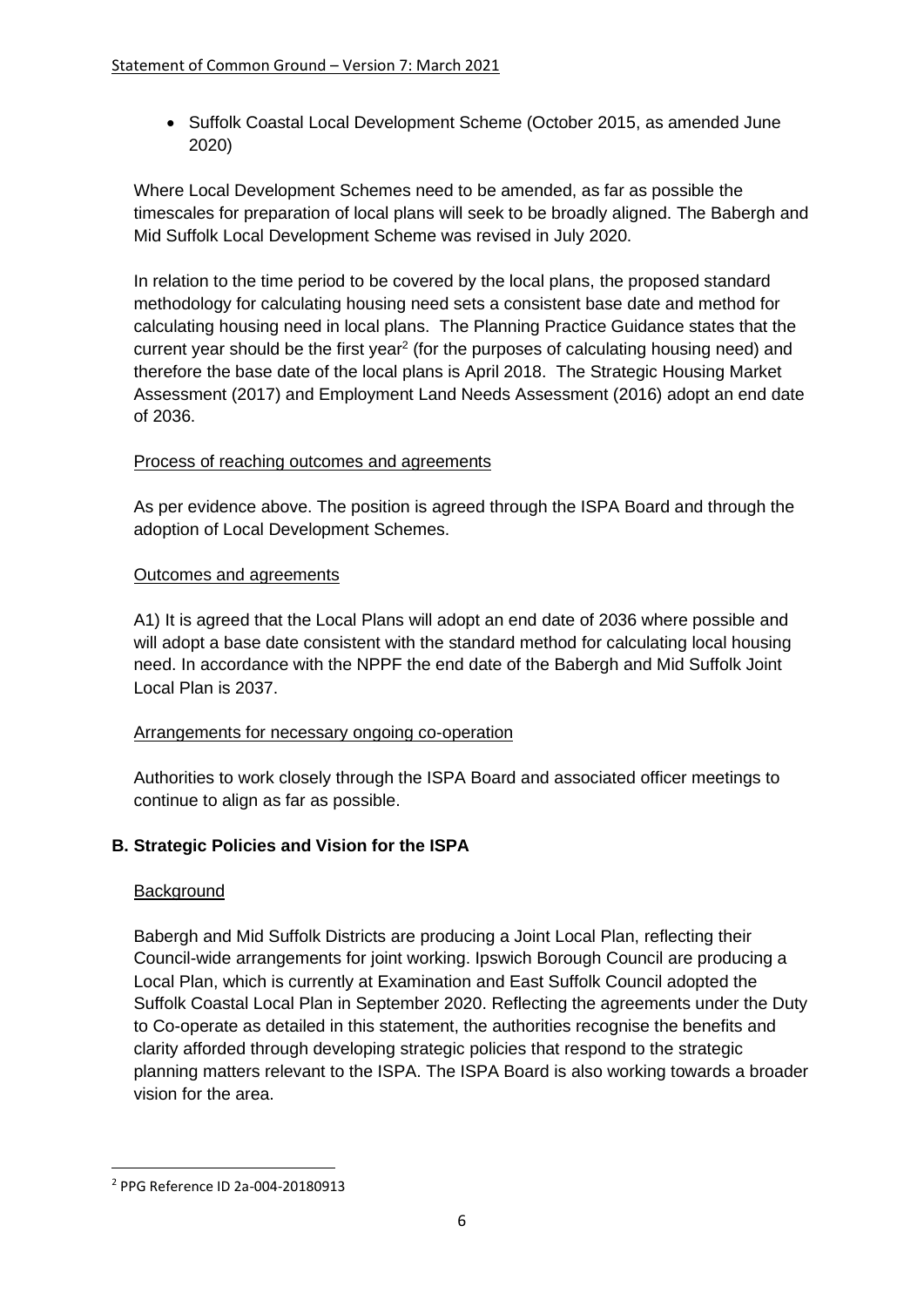# **Evidence**

Evidence referred to in the sections below.

Reflecting issues common across the ISPA, the former Suffolk Coastal area of East Suffolk and Ipswich Borough prepared a Joint Baseline Sustainability Assessment which informed the emerging local plan policy and the sustainability appraisal process through plan-making stages.

## Process of reaching outcomes and agreements

The ISPA Board considered the options for incorporating either shared or complementary policies in the respective local plans at its meetings on 26.3.2018, 23.4.2018 and 30.5.2018.

## Outcomes and agreements

B1)

Vision

A vision for the ISPA has been considered through the ISPA Board and the following are agreed as the principles of the vision:

Across the Ipswich Strategic Planning Area, we are being ambitious about delivering economic growth, improving infrastructure and boosting the supply and mix of homes.

Within the Ipswich Strategic Planning Area collectively the authorities will seek to achieve, through the Local Plans, the following aspirations:

- A strong economy focussed around Ipswich as county town, the energy sector and energy coast, opportunities arising from the University of Suffolk and the international significance of the Port of Felixstowe;
- Enhanced connectivity with the rest of the east of England and the UK via the A14/A12/A140 and rail connections, and a commitment to sustainable, integrated travel;
- Healthy communities, including through improved air quality, the provision of a mix of housing and social infrastructure;
- Distinctive urban and rural environments that contribute towards high quality of life.

B2) The four local planning authorities' local plans will have regard to the outcomes in this Statement of Common Ground, including in relation to an agreed broader vision for the Ipswich Strategic Planning Area. The emerging and adopted Local Plans incorporate policies which consider strategic matters related to housing and employment growth, infrastructure provision and mitigation of impacts on European protected sites<sup>3</sup>.

<sup>&</sup>lt;sup>3</sup> Through decision making within local authorities as set out in Section 4 of this Statement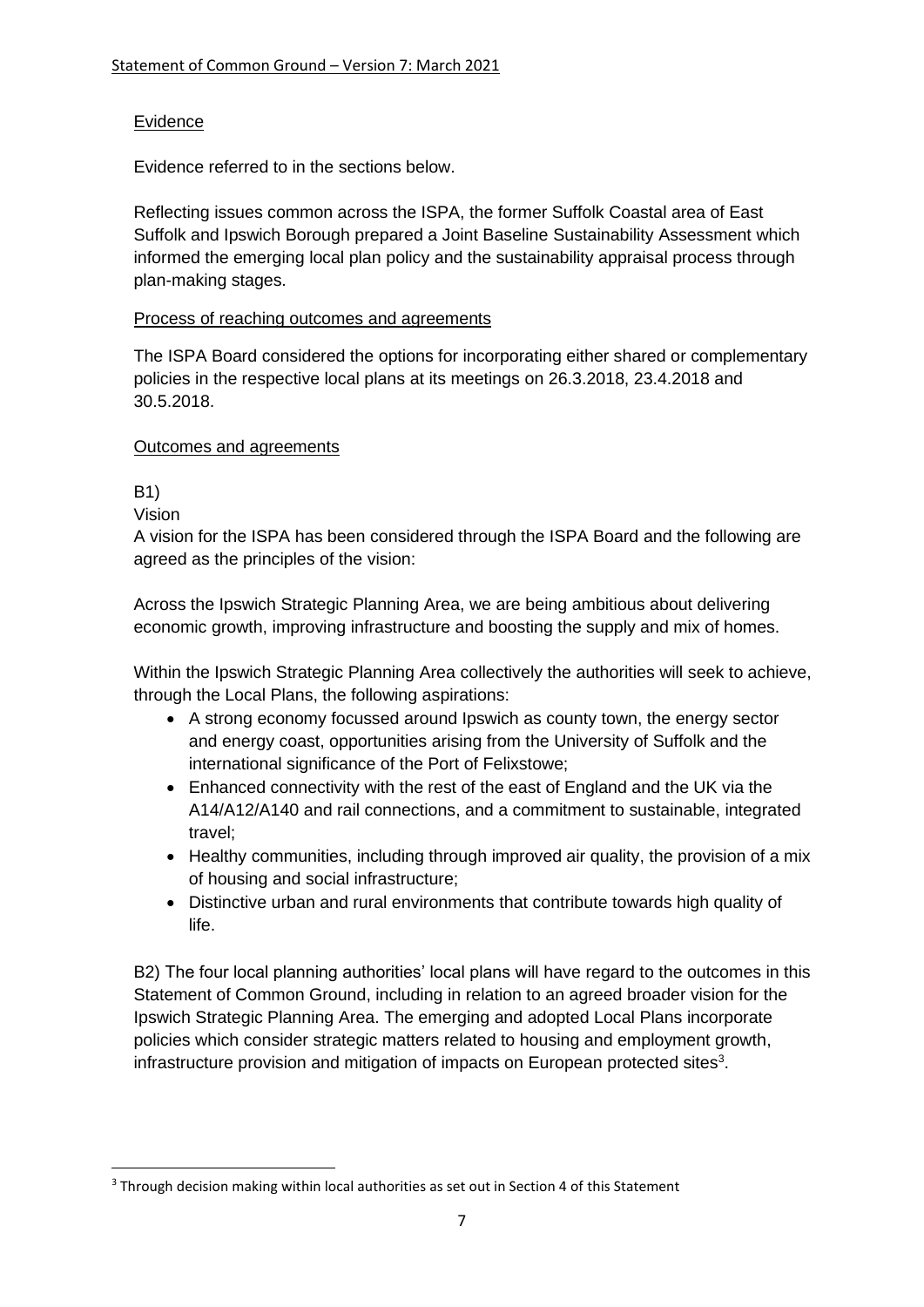B3) The NPPF requires plans to make explicit which policies are strategic policies. These may contain strategic cross-boundary matters or other strategic matters relevant to a local authority area. In relation to strategic cross-boundary matters, the authorities have each had regard to these within their emerging respective plans in order to demonstrate how the plans will contribute to the vision for the ISPA.

### Arrangements for necessary ongoing co-operation

The ISPA Board and officers will continue to discuss strategic cross-boundary matters with a view to agreeing approaches to addressing these matters, and to reflect the approaches within local plan policies where appropriate.

## **Housing**

## **C. Agreeing the approach to delivery of the housing requirement**

### **Background**

The SHMA Part 1 identified the objectively assessed housing need (OAN) for the four local planning authorities. Subsequently, the Government proposed a national standard method for the calculation of housing need through the 'Planning for the Right Homes in the Right Places' consultation (September 2017). The Government has carried these proposals forward through the revisions to the NPPF and the Planning Practice Guidance.

Paragraph 60 of the NPPF (February 2019) states that the standard methodology should be used as the basis for identifying the local housing need, unless there are exceptional circumstances that justify an alternative approach which also reflects current and future demographic trends and market signals.

Paragraph 60 of the NPPF states that in establishing the amount of housing to be planned for, planning authorities should take into account any needs that cannot be met in neighbouring areas.

#### Evidence

The two key pieces of evidence relevant are the housing need and the housing supply.

The housing need as calculated under the national standard method is set out in the table overleaf, alongside the objectively assessed housing need identified through the 2017 Strategic Housing Market Assessment: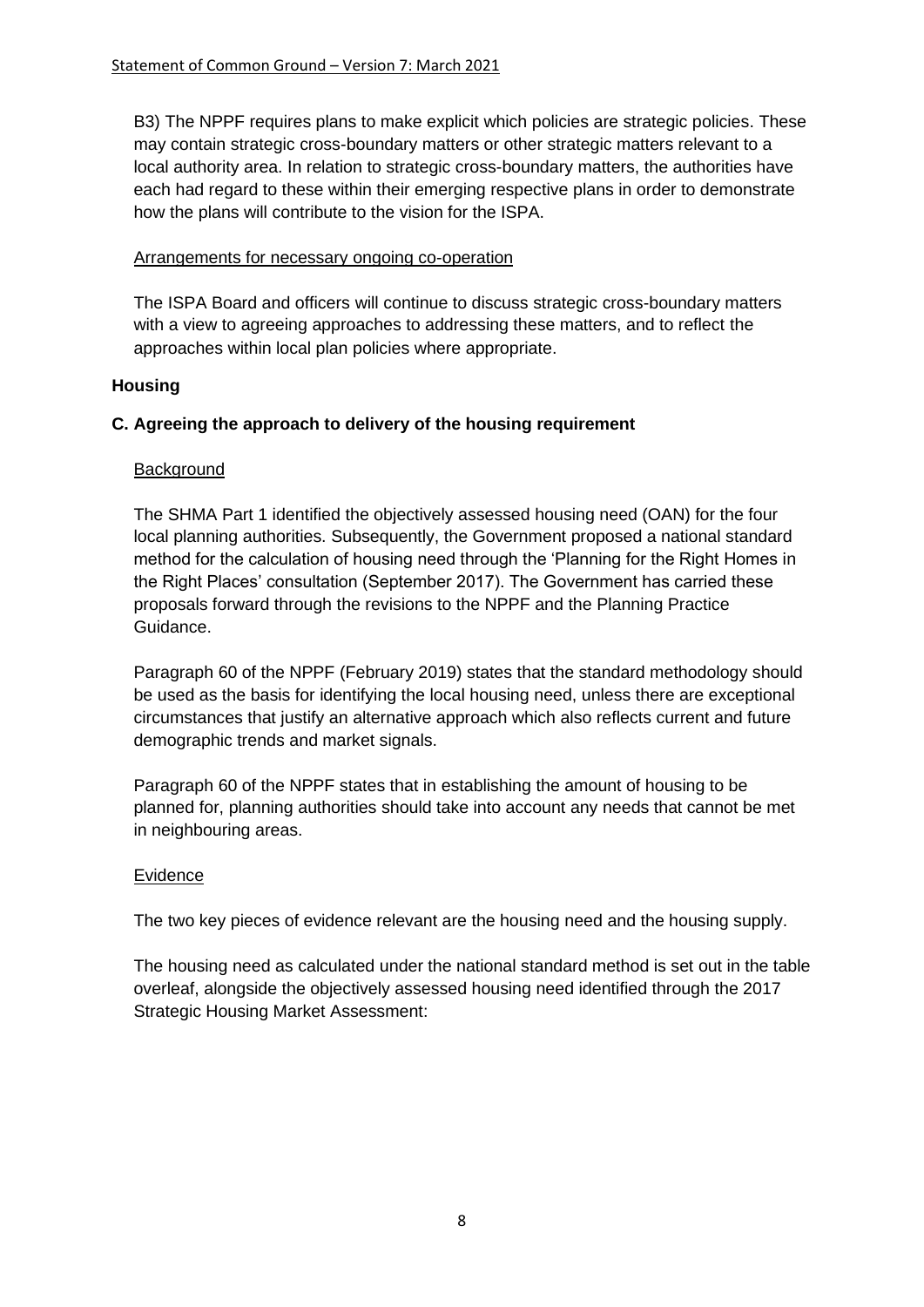|                           | <b>SHMA</b><br>annual | <b>SHMA</b><br>total<br>(2014-<br>2036) | <b>Standard</b><br>method<br>annual<br>(Sept<br>2017) | <b>Standard</b><br>method<br>total<br>$(2016 -$<br>2036) | <b>Standard</b><br>method<br>annual<br>$(2016 -$<br>based) | <b>Standard</b><br>method<br>total<br>$(2016 -$<br>based)<br>(2018-<br>2036) | <b>Standard</b><br>method<br>annual<br>(2014-<br>based) | <b>Standard</b><br>method<br>total<br>$(2014 -$<br>based)<br>(2018-<br>2036) | <b>Standard</b><br>method<br>annual<br>(2014)<br>based,<br>2018<br>ratios) | <b>Standard</b><br>method<br>total<br>(2014)<br>based,<br>2018<br>ratios,<br>$2018 -$<br>36) | <b>Standard</b><br>method<br>annual<br>(2014)<br>based,<br>2019<br>ratios) | <b>Standard</b><br>method<br>total<br>(2014)<br>based,<br>2019<br>ratios,<br>$2018 -$<br>36) |
|---------------------------|-----------------------|-----------------------------------------|-------------------------------------------------------|----------------------------------------------------------|------------------------------------------------------------|------------------------------------------------------------------------------|---------------------------------------------------------|------------------------------------------------------------------------------|----------------------------------------------------------------------------|----------------------------------------------------------------------------------------------|----------------------------------------------------------------------------|----------------------------------------------------------------------------------------------|
| <b>Babergh</b>            | 355                   | 7,820                                   | 439                                                   | 8,780                                                    | 420                                                        | 7,560                                                                        | 420                                                     | 7,560                                                                        | 420                                                                        | 7,560                                                                                        | 416                                                                        | 7,488                                                                                        |
| Ipswich                   | 519                   | 11,420                                  | 442                                                   | 8,840                                                    | 479                                                        | 8,622                                                                        | 445                                                     | 8,010                                                                        | 445                                                                        | 8,010                                                                                        | 460                                                                        | 8,280                                                                                        |
| Mid<br><b>Suffolk</b>     | 452                   | 9,951                                   | 573                                                   | 11,460                                                   | 590                                                        | 10,620                                                                       | 585                                                     | 10,530                                                                       | 556                                                                        | 10,008                                                                                       | 535                                                                        | 9,630                                                                                        |
| <b>Suffolk</b><br>Coastal | 460                   | 10,111                                  | 495                                                   | 9,900                                                    | 582                                                        | 10,476                                                                       | 515                                                     | 9,270                                                                        | 542                                                                        | 9,756                                                                                        | $512^{4}$                                                                  | 9,216                                                                                        |
| Total                     | 1,786                 | 39,302                                  | 1,949                                                 | 38,980                                                   | 2,071                                                      | 37,278                                                                       | 1,965                                                   | 35,370                                                                       | 1,963                                                                      | 35,334                                                                                       | 1,923                                                                      | 34,614                                                                                       |

Table 1: Housing Need

<sup>4</sup> Indicative local housing need figure as published by the Ministry of Housing Communities and Local Government in December 2020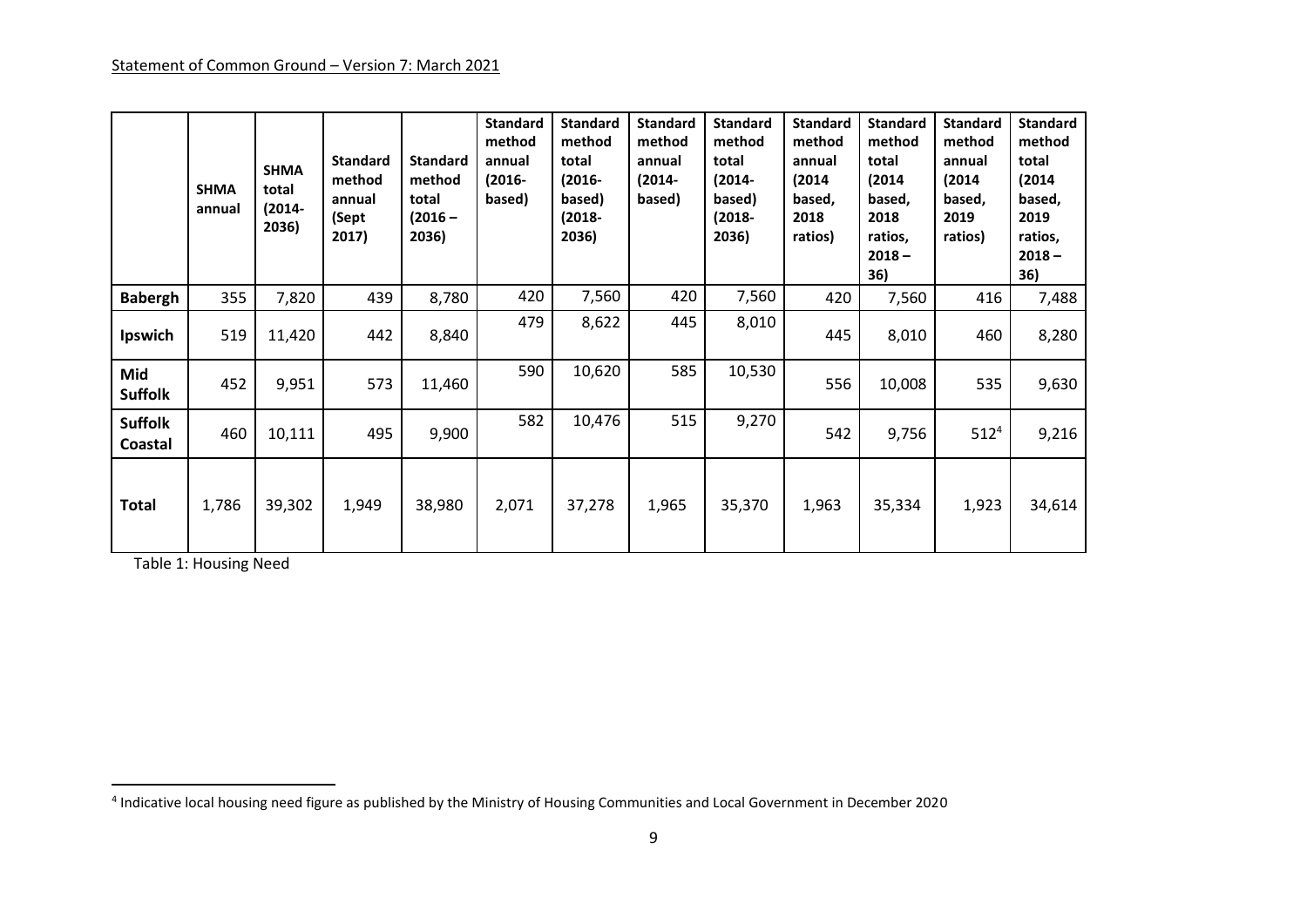Local housing need as calculated through the standard methodology represents the starting point in identifying a housing requirement. Government consultation initially took place in relation to the standard methodology in September 2017, whereby figures were published which were based upon the 2014-based household projections. The 2016 based household projections were published in September 2018 and the calculation of housing need was updated accordingly<sup>5</sup>. Following Government consultation in October 2018, changes to the Planning Practice Guidance in February 2019 were made stating that local authorities should use the 2014-based household projections in calculating local housing need. The 2018 ratios of median workplace earnings to median house prices (known as affordability ratios) were published on  $28<sup>th</sup>$  March 2019, resulting in a further amendment to the housing need figures. The 2019 ratios were published on 19<sup>th</sup> March 2020, and the housing need figures presented in Table 1 have been updated further following this.

Local planning authorities are required to produce Strategic Housing and Economic Land Availability Assessments to identify the amount of land suitable, available and achievable for housing and employment development. The four authorities have produced evidence, the latest of which are as follows:

- Babergh and Mid Suffolk Strategic Housing and Economic Land Availability Assessment (published alongside Joint Local Plan – Pre-Submission (Reg 19) Document in November 2020).
- Ipswich Borough Council Strategic Housing and Economic Land Availability Assessment (published alongside Regulation 19 consultation on Local Plan January 2020).
- Suffolk Coastal District Council Strategic Housing and Economic Land Availability Assessment (Final SHELAA published alongside Final Draft Local Plan in January 2019).

The authorities have worked together on closely aligning the criteria used for assessing the sites, although differences do occur where justified by local circumstances, for example, the approach to development in Flood Zones 2 and 3a.

## Process of reaching outcomes and agreements

The Ipswich Strategic Planning Area Board provides a mechanism to discuss the authorities' approach to housing requirements and to inform and guide the approach to be taken within each Local Plan.

## Outcomes and agreements

C1) The housing need calculated under the standard methodology will form the starting point for identifying housing requirements in plan preparation. The Suffolk Coastal First Draft Local Plan, published for consultation between July and September 2018, was based upon the need figures published by MHCLG in September 2017 under the

<sup>5</sup> A cap was applied to the Babergh figure (420 dwellings) in accordance with the Planning Practice Guidance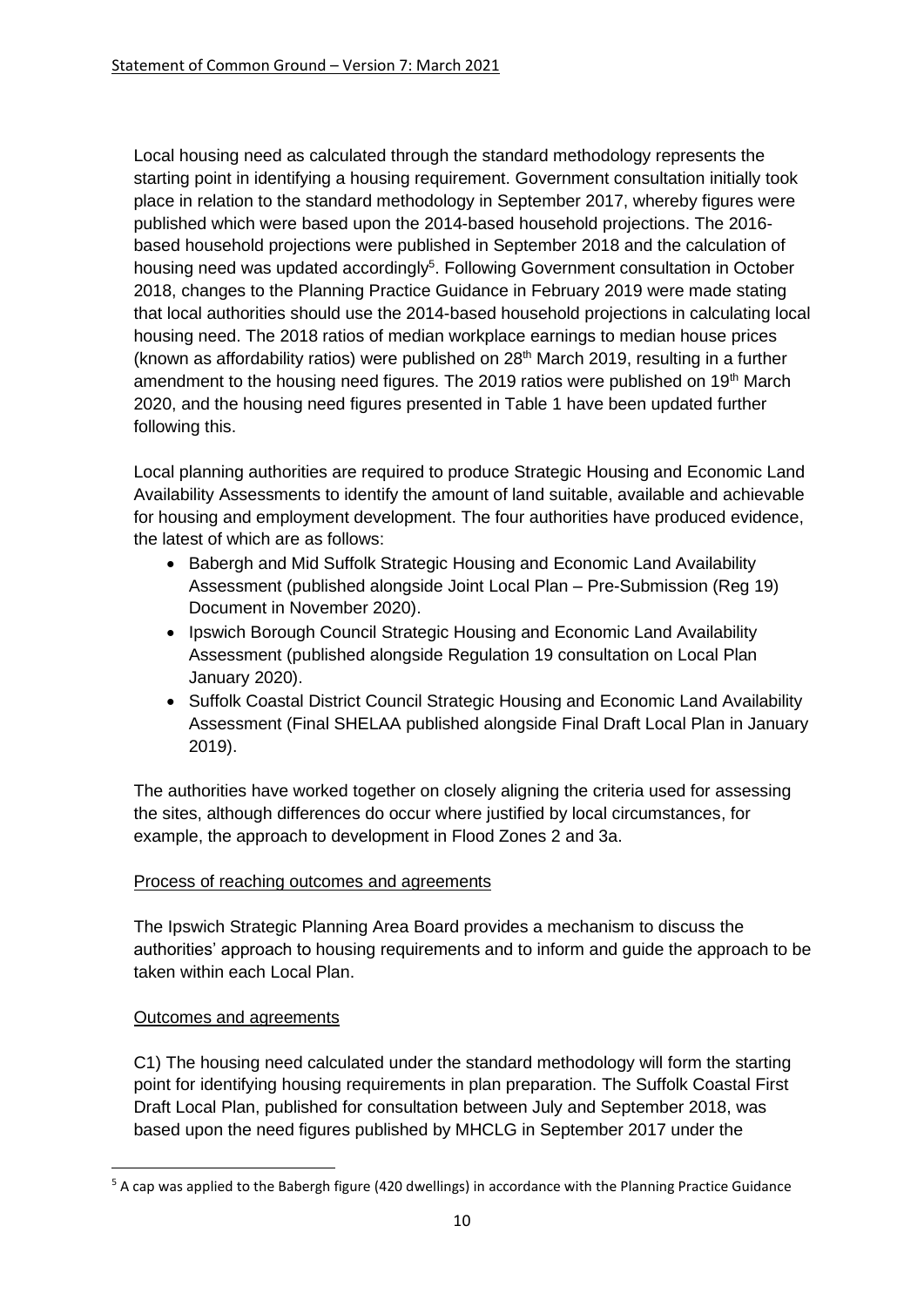'Planning for the Right Homes in the Right Places' consultation. The NPPF was published in July 2018 and the Planning Practice Guidance updated in September 2018. The 2017 ratios of median workplace earnings to median house prices (known as affordability ratios) were published in April 2018 and the 2016-based household projections were published in September 2018. The Planning Practice Guidance has subsequently been updated in February 2019 to state that the 2014-based household projections should be used in the calculation and 2018 affordability ratios published in March 2019. Local housing need as calculated under the standard method will form the starting point in identifying housing requirements in plan preparation. 2019 affordability ratios were published in March 2020.

C2) Following the guidance set out in the Planning Practice Guidance on Housing and Economic Needs Assessment, authorities' local housing need calculated using the standard method is to be relied upon for a period of two years from the time at which a plan is submitted for Examination.

C3) The standard method will also provide the starting point for identifying the total amount of housing to be provided in the Ipswich Housing Market Area. The Ipswich Housing Market Area is the level at which the ISPA authorities plan to provide sufficient housing.

C4) Throughout the Local Plan preparation process, each local planning authority will undertake and maintain a thorough assessment of housing supply potential within their area. Each local planning authority will plan to meet its own housing need and should have a policy setting out the specific minimum housing number it is intending to deliver in its own area. Where, through the production of a Local Plan, it is evident that the need cannot be met within the local authority's boundary, a comprehensive re-assessment of land supply and deliverability will be undertaken.

Following a comprehensive re-assessment of land supply and deliverability, and where unmet need remains, the ISPA Board will provide the forum to collectively consider how the unmet need can be met within the ISPA, subsequently to be determined through each local authority's local plan. An appropriate approach will be dependent upon the scale of unmet need and the current status of other Local Plans in the ISPA.

C5) Provision for Gypsies and Travellers – the 2017 Gypsy, Traveller, Travelling Showpeople and Boat Dwellers Accommodation Needs Assessment identified a need for additional pitches to be provided for Babergh, Mid Suffolk, Ipswich and Suffolk Coastal. Each local planning authority will plan to meet its own need for permanent pitches for Gypsies and Travellers and should have a policy setting out how this will be delivered in its own area. Where the capacity to accommodate pitches cannot be met within the local authority's boundary a comprehensive re-assessment of deliverability will be undertaken and the ISPA Board will provide the forum to collectively consider how the unmet need can be met within the ISPA, subsequently to be determined through each local authority's local plan.

A need for 2-3 short stay stopping sites was identified in the Accommodation Needs Assessment (for the ISPA plus the former Waveney part of East Suffolk). Suffolk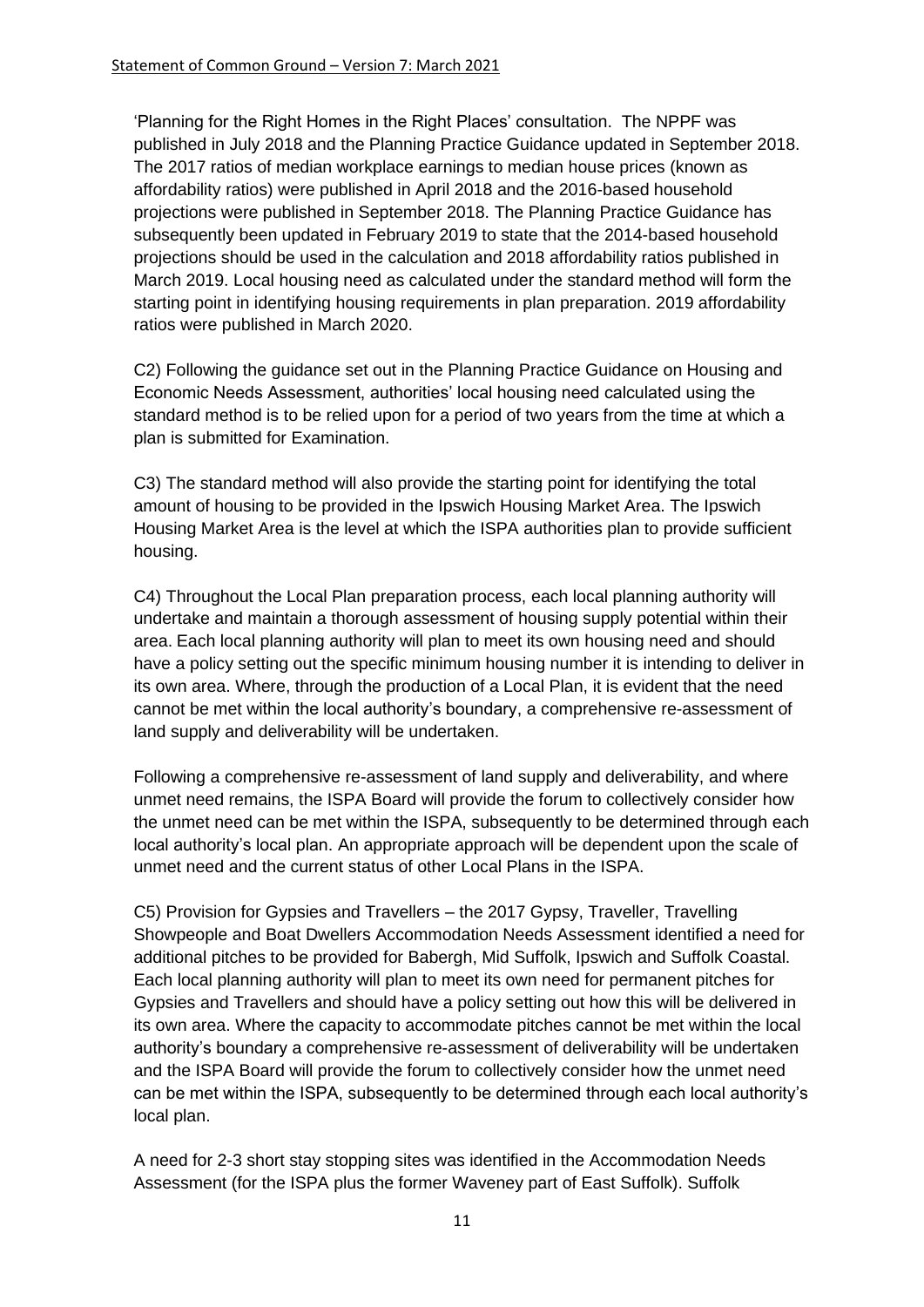authorities are working collaboratively to deliver appropriate sites in the County, and the ISPA authorities will continue to work with other authorities across Suffolk to meet the needs for short stay stopping sites.

### C6) Mix and type of housing:

The Authorities published an update to Part 2 of the Strategic Housing Market Assessment in January 2019. This updates the size, type and tenure of housing needed, including the need for affordable housing, based upon the housing need calculated under the standard method.

C7) Strategic policies in emerging Local Plans are to reflect the outcomes above.

#### Arrangements for necessary ongoing co-operation

Local Plan approach to meeting housing needs:

Throughout the plan-making process, where comprehensive deliverability assessments demonstrate that the housing need cannot be met within a local authority's boundary the ISPA Board will provide the forum to collectively consider how the unmet need can be met (see C3 above).

### Housing delivery:

As per paragraph 75 of the 2019 NPPF, Housing Action Plans will provide a mechanism for identifying actions to increase delivery where delivery falls below 95% of an authority's housing requirement (calculated over the previous three years). Each individual local authority may produce Housing Action Plans if required to do so by Government, and Councils may collaborate on the production of Housing Action Plans to support housing supply and delivery across the ISPA. The ISPA Board can consider any common or cross-boundary themes between two or more authorities.

## **D. Consideration of bordering strategic housing developments**

#### Background

Due to the close functional relationship between Ipswich Borough and the surrounding Districts, there is potential for cross-boundary issues relating to infrastructure provision, transport and highways and landscape/townscape as well as site selection where sites adjoin or cross the Ipswich Borough boundary.

#### Evidence

The Councils have jointly commissioned transport modelling (with Suffolk County Council). The Methodology Report and the Results Report Volume 1: Suffolk Coastal and Ipswich were published in August 2018 as part of the consultation on the Suffolk Coastal First Draft Local Plan. Further transport modelling of preferred options has been undertaken and the Results Report Volume 2: Suffolk Coastal and Ipswich and an updated Methodology Report were published in January 2019. Updated reports, ISPA Local Plan Modelling Methodology Report and ISPA Local Plan Modelling Forecast Report – Forecasts with demand adjustments, were published in January 2020 alongside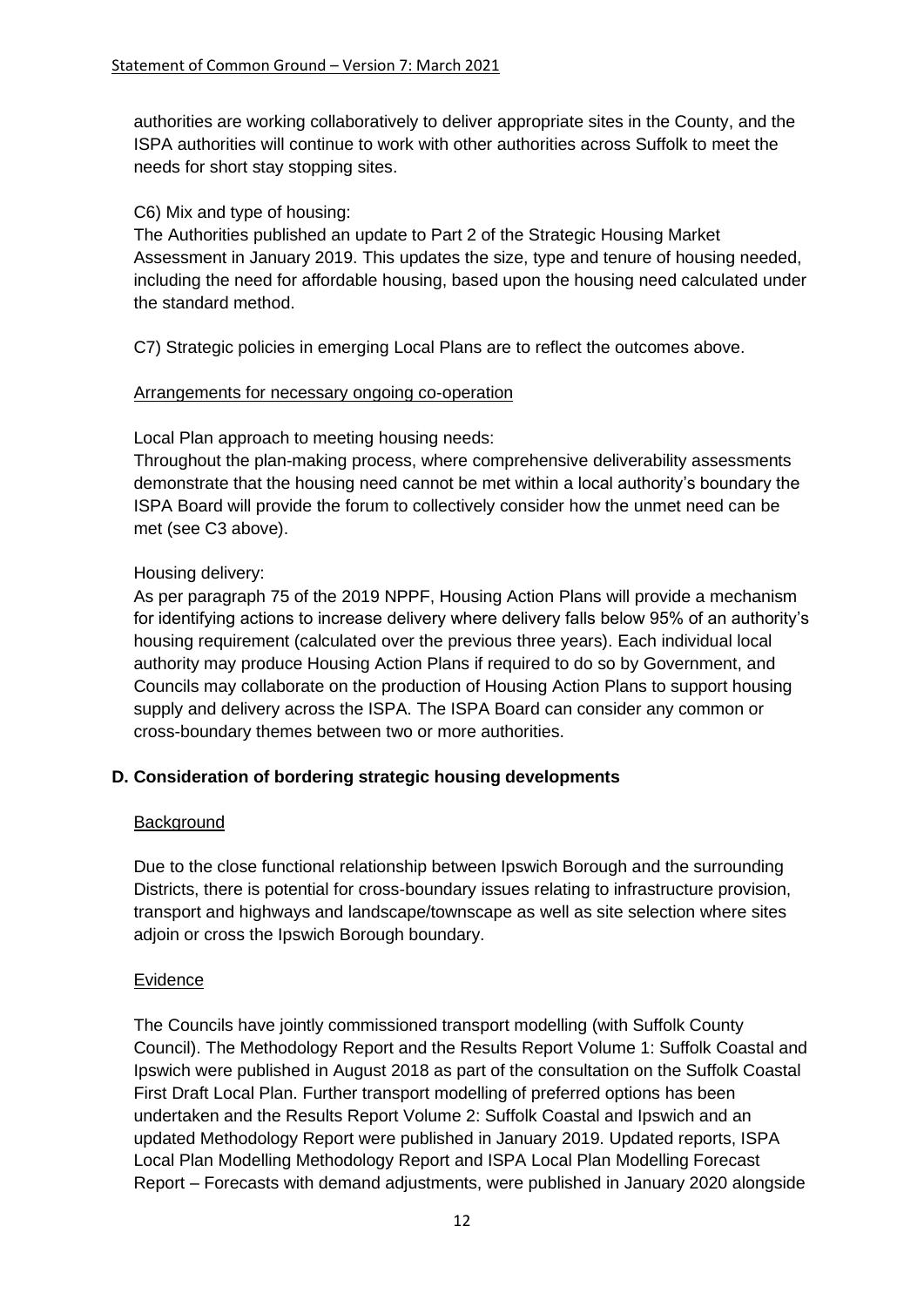the Ipswich Local Plan Review Final Draft in January 2020. Further modelling was undertaken and published alongside the Babergh and Mid Suffolk Joint Plan in November 2020.

The Councils jointly commissioned a Settlement Sensitivity Assessment in relation to identifying landscape sensitivity around Ipswich.

The Strategic Housing and Economic Land Availability Assessments identify sites which border or cross authority boundaries.

### Process of reaching outcomes and agreements

The conclusions of the above evidence have been, and will continue to be, considered in site selection and in identifying any necessary mitigation.

### Outcomes and agreements

Land north east of Humber Doucy Lane is identified as a cross-border location for future development (within Ipswich Borough and Suffolk Coastal Local Plan area) for housing delivery, appropriately phased with delivery of Ipswich Garden Suburb and its associated infrastructure. This joint approach will help enable land within Ipswich Borough to come forward for housing.

The relevant policies in Local Plans are:

- Ipswich Core Strategy and Policies DPD Review Final Draft Local Plan (January 2020), Policy ISPA4 'Cross Boundary Working to Deliver Sites'
- Suffolk Coastal Local Plan (September 2020), Policy SCLP12.24 'Land at Humber Doucy Lane, Rushmere St Andrew'

#### Arrangements for necessary ongoing co-operation

Further transport modelling will take place where necessary.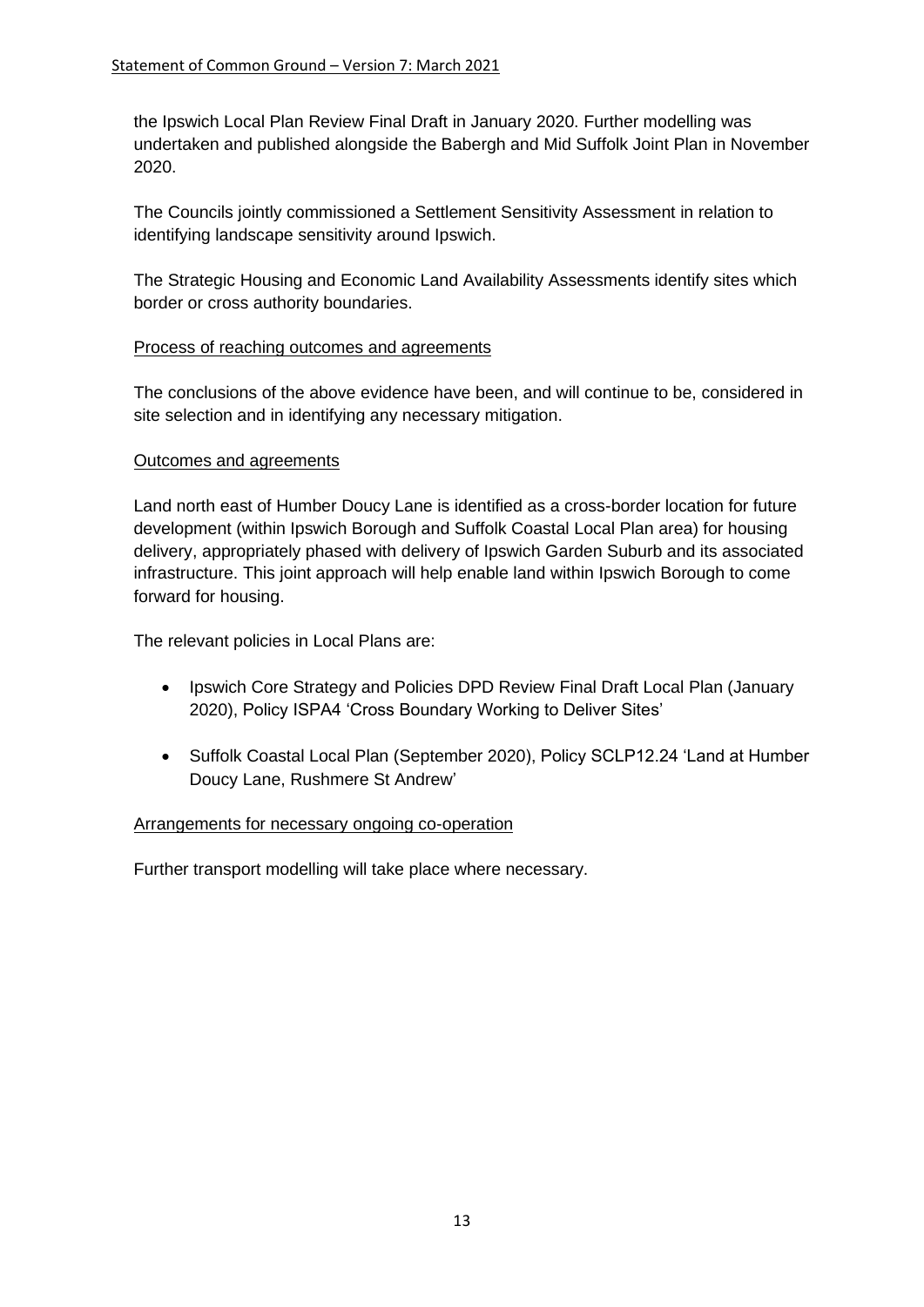## **Employment**

## **E. Defining needs for employment land**

## **Background**

The Employment Land Needs Assessment (2016) defines the Ipswich Functional Economic Area as the area covered by the four local planning authority areas of Ipswich Borough and Babergh, Mid Suffolk and the former Suffolk Coastal Districts.

The Employment Land Needs Assessment also concludes the amount of employment land needed, based upon the modelling undertaken through the East of England Forecasting Model.

## Evidence

Local Planning Authorities are required to identify the future needs for employment land. The four local planning authorities jointly commissioned an Employment Land Needs Assessment and an Ipswich Economic Area Sector Needs Assessment.

Local planning authorities are required to produce Strategic Housing and Economic Land Availability Assessments to identify the amount of land suitable, available and achievable for housing and employment development. The four local authorities have produced evidence, the latest of which are as follows:

- Babergh and Mid Suffolk Strategic Housing and Economic Land Availability Assessment (published alongside Joint Local Plan – Pre-Submission (Reg 19) Document in November 2020).
- Ipswich Borough Council Strategic Housing and Economic Land Availability Assessment (published alongside Regulation 19 consultation on Local Plan January 2020). The identification of land for employment in Ipswich Borough is also informed by further consideration of the 2017 East of England Forecasting Model in terms of the circumstances of the Borough.
- Suffolk Coastal District Council Strategic Housing and Economic Land Availability Assessment (Final SHELAA published alongside Final Draft Local Plan in January 2019).

## Process of reaching outcomes and agreements

The ISPA Board provides a mechanism to inform how each local authority will approach key employment sectors and each emerging Local Plan will have regard to these matters.

The ISPA Board provides a mechanism to inform the approach in each plan to meeting the quantitative and qualitative needs across the ISPA identified in evidence and each emerging Local Plan will have regard to these matters.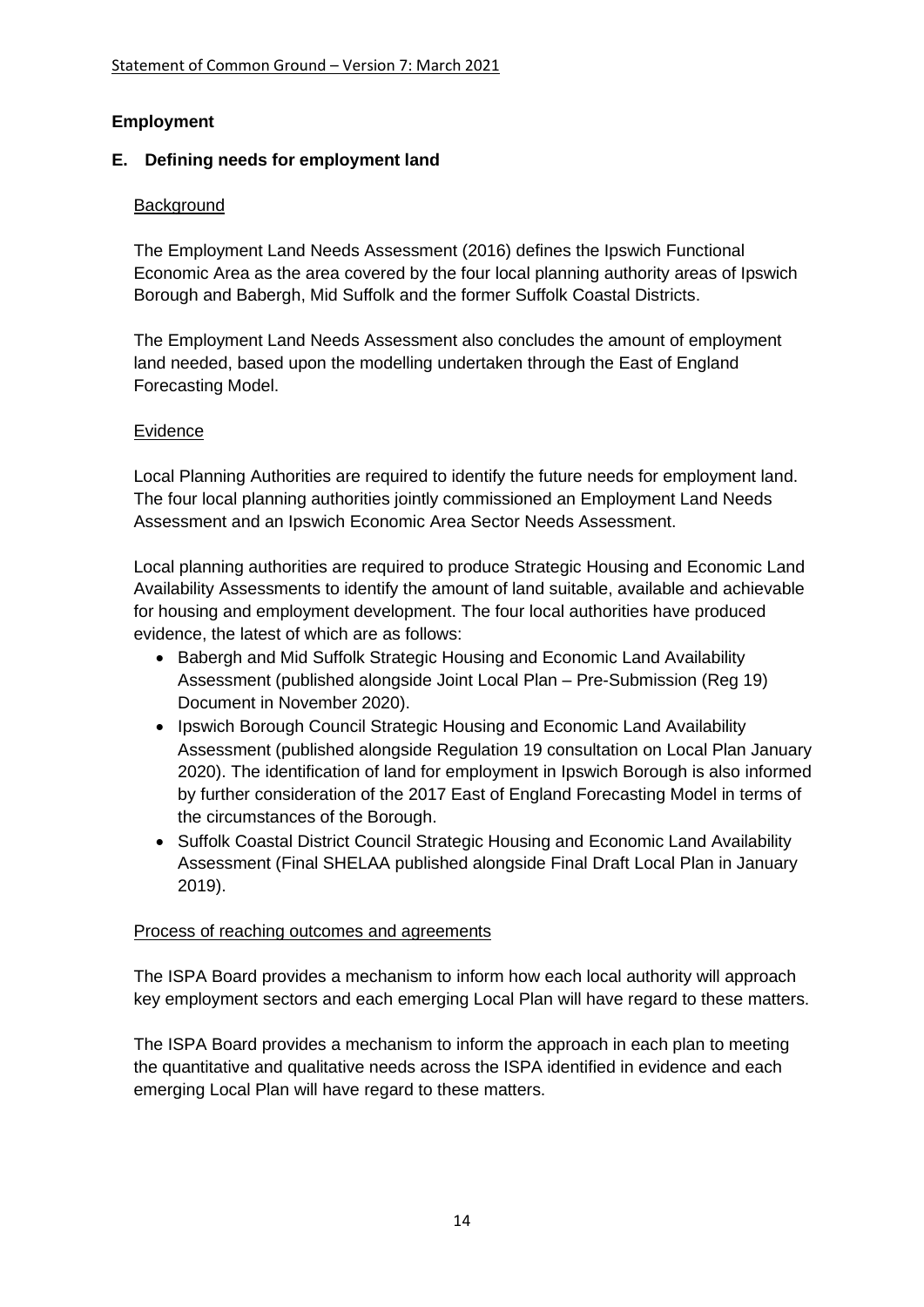### Outcomes and agreements

E1) Baseline jobs growth is identified in the Ipswich Economic Area Sector Needs Assessment, and for the period  $2018 - 2036^6$  equates to:

- Babergh: 2,970
- Ipswich: 15,580
- Mid Suffolk: 5,270
- Suffolk Coastal: 6,500

The baseline minimum employment land (for B class uses)<sup>7</sup> to be provided in the Ipswich Functional Economic Area is 50 hectares over the period  $2018 - 2036^8$ , split as follows for each local authority:

- Babergh: 2.3ha
- Ipswich: 23.2ha
- Mid Suffolk: 7.7ha
- Suffolk Coastal: 11.7ha

Each local authority shall determine an appropriate approach to employment land provision, and may allocate more land if necessary to provide for flexibility and a range of sites.

A Port Logistics Study was completed for Felixstowe as part of the production of the Suffolk Coastal Local Plan.

E2) The distinct economic geographies across the Functional Economic Area are:

- Felixstowe / A14 corridor;
- Wider Ipswich Market Area;
- A140 corridor;
- Rural and agricultural.

All local plans in the Functional Economic Area will seek to support and strengthen these.

E3) Strategic policies in local plans are to reflect the employment requirements identified in the evidence base. In terms of the A14, it is agreed that the specific needs for off port land requirements identified through the Port of Felixstowe Growth and Development Needs Study (2018) are relevant to the Suffolk Coastal area, reflecting the conclusions within that report. Other strategic scale employment sites in the A14 corridor include the Sproughton Enterprise Park (Former Sugar Beet Factory site, Babergh District) and Gateway 14 (Mill Lane, Stowmarket, Mid Suffolk District), and the development of these will support wider economic growth on the A14 corridor.

<sup>6</sup> Note this updates Table 3.1 on page 32 of the Ipswich Economic Area Sector Needs Assessment (September 2017), as the evidence used a 2014 base date.

<sup>&</sup>lt;sup>7</sup> Note a new Use Class E was introduced in September 2020 replacing B1 Business.

<sup>8</sup> Note this updates Table 16.2 on page 202 of the Ipswich Economic Area Sector Needs Assessment (September 2017), as the evidence used a 2014 base date.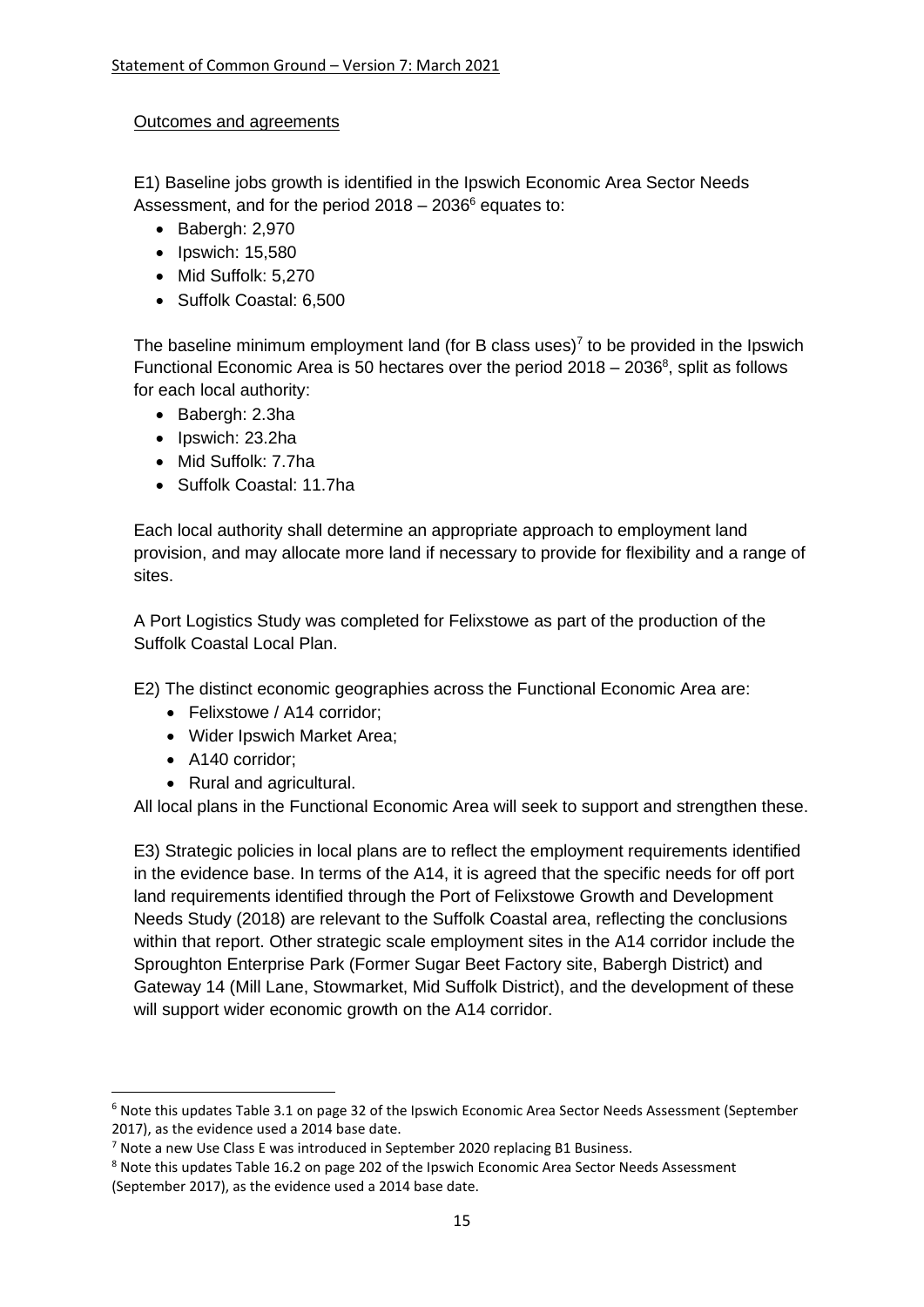#### Arrangements for necessary ongoing co-operation

The ISPA Board provides a mechanism to help inform the authorities' approach to employment land requirements within each Local Plan, and each emerging Local Plan will have regard to these matters.

### **F. Impact of bordering strategic employment land developments**

#### **Background**

Due to the close functional relationship between Ipswich Borough and the surrounding Districts, there is potential for cross-boundary issues relating to infrastructure provision, transport and highways and landscape/townscape as well as site selection where sites adjoin or cross the Ipswich Borough boundary.

### Evidence

The Councils have jointly commissioned transport modelling to be undertaken (with Suffolk County Council). Scenarios were modelled to inform the preferred options consultations. The Methodology Report and the Results Report Volume 1: Suffolk Coastal and Ipswich were published in August 2018 as part of the consultation on the Suffolk Coastal First Draft Local Plan and the Results Report Volume 2: Suffolk Coastal and Ipswich and an updated Methodology Report were published in January 2019. Updated reports, ISPA Local Plan Modelling Methodology Report and ISPA Local Plan Modelling Forecast Report – Forecasts with demand adjustments, were published alongside the Ipswich Local Plan Review Final Draft in January 2020. Further modelling was undertaken, Suffolk Local Plan Modelling (including ISPA Model Run 9) Methodology and Forecasting Reports (October 2020) and Suffolk Local Plan Modelling Technical Note (November 2020), and published alongside the Babergh and Mid Suffolk Joint Local Plan Pre-Submission (Reg 19) Document in November 2020.

The Councils jointly commissioned Settlement Sensitivity Assessment in relation to identifying landscape sensitivity around Ipswich.

The Strategic Housing and Economic Land Availability Assessments identify sites which border or cross authority boundaries.

#### Outcomes and agreements

See cross boundary infrastructure (Section I) for details in relation to highways.

Arrangements for necessary ongoing co-operation Further transport modelling will take place where necessary.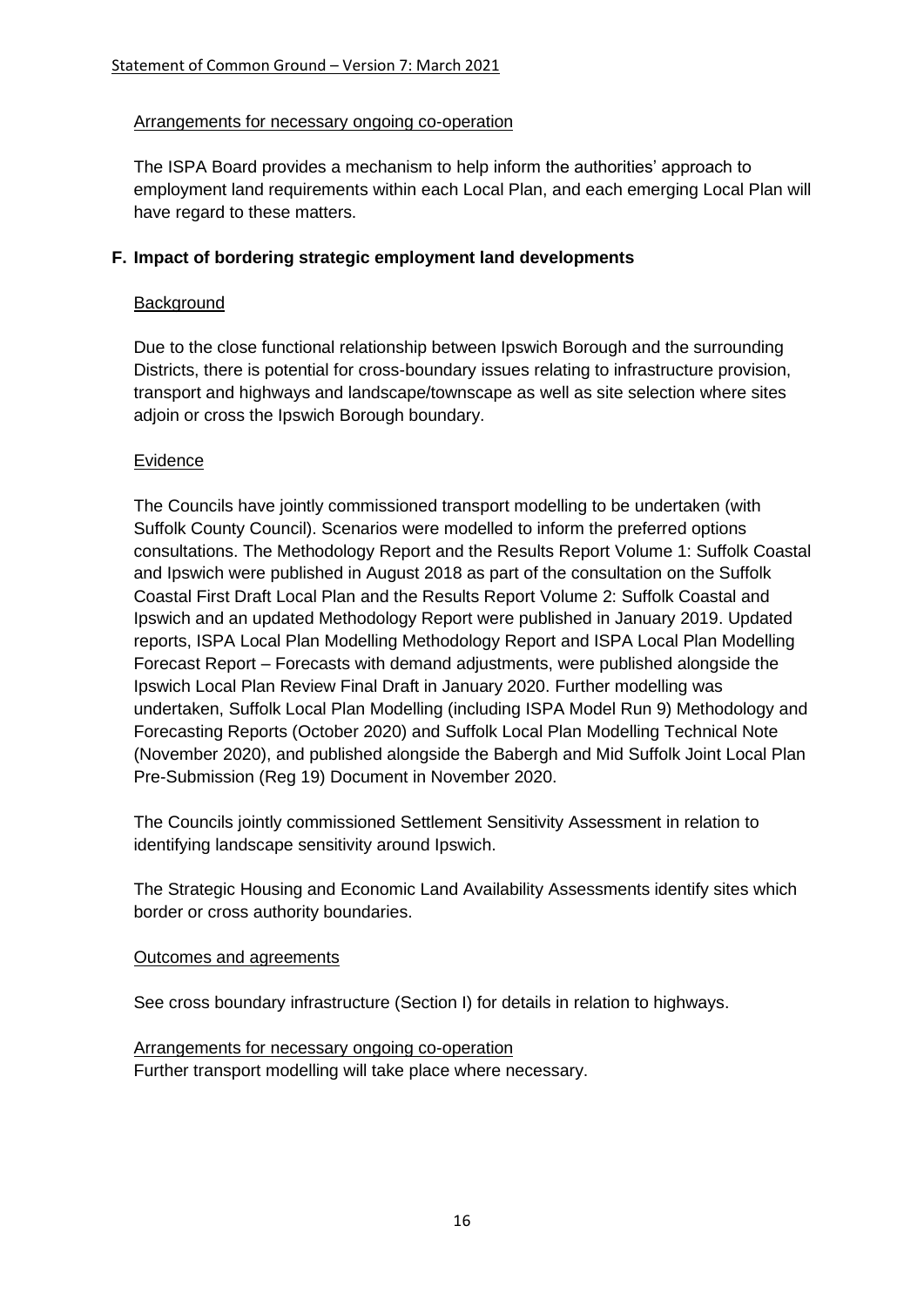#### **Retail, leisure and other commercial**

### **G. Enhancement and regeneration of retail centres**

### **Background**

The National Planning Policy Framework requires local planning authorities to define a network and hierarchy of centres that is resilient to anticipated future economic changes. As the county town, Ipswich acts as a focus for much of the retail and commercial leisure across the four authorities, which is taken account of in the baseline for each of the retail studies identified below.

#### Evidence

- Babergh and Mid Suffolk Town Centres and Retail Study (September 2015)
- Ipswich Borough and Suffolk Coastal District Retail and Commercial Leisure Study (October 2017). A further update has also been undertaken in relation to Ipswich Borough reflecting the circumstances of the town (August 2019).

#### Process of reaching outcomes and agreements

The ISPA Board provides a mechanism to inform the authorities' approach to retail within each Local Plan, where necessary.

#### Outcomes and agreements

G1) Local plans to recognise the regional role of Ipswich town centre, alongside other towns and centres in the Functional Economic Area, as a focus for retail and commercial leisure activity, in accordance with the NPPF.

G2) Policy SCLP4.8 in the Suffolk Coastal Local Plan requires proposals for retail uses outside of town centres to demonstrate no significant adverse impact on Ipswich town centre.

## Arrangements for necessary ongoing co-operation

Through the ISPA Board.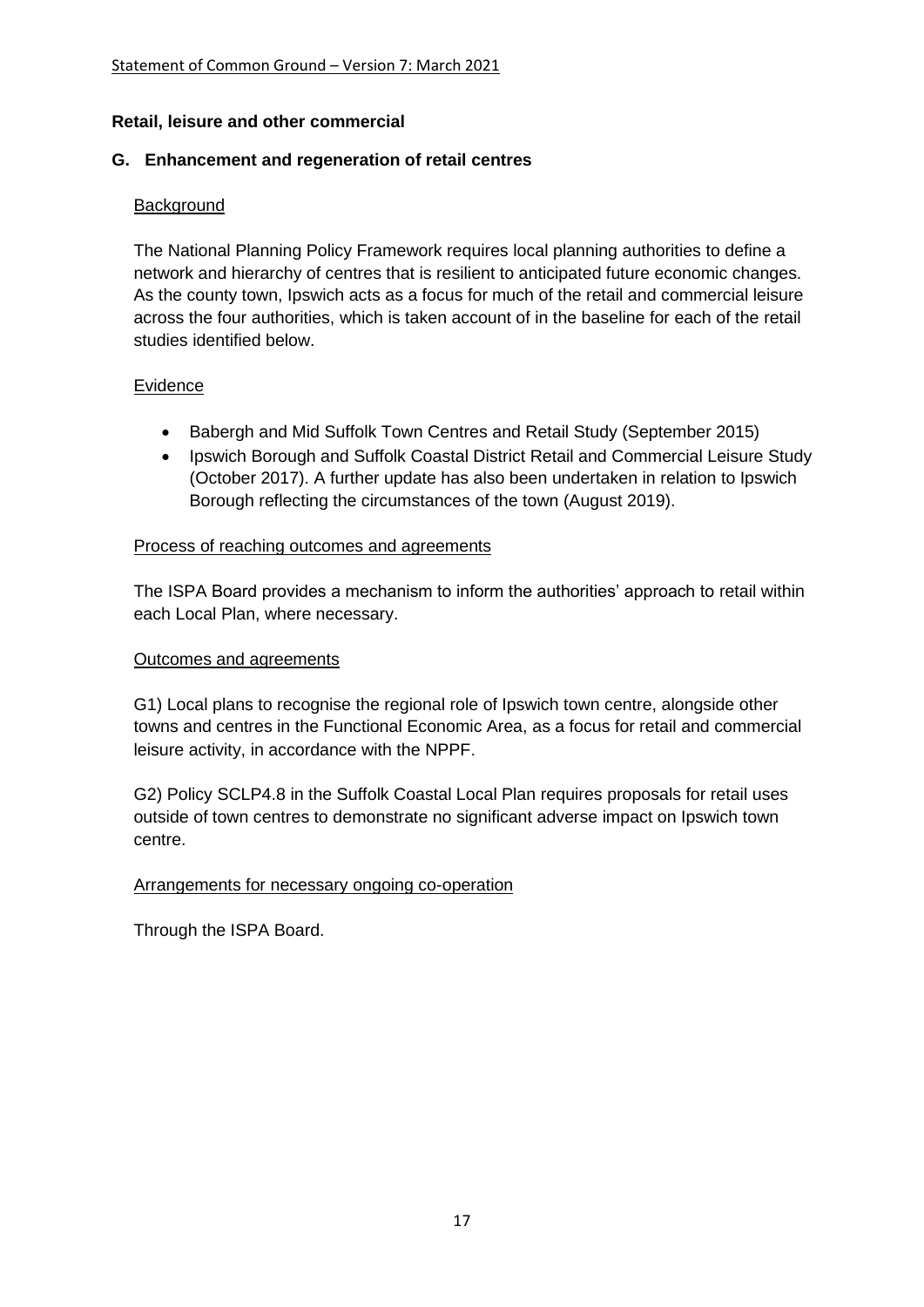### **Infrastructure provision**

### **Provision and enhancement of strategic infrastructure improvements**

### **H. Strategic Infrastructure priorities**

### **1. Transport Infrastructure**

#### **Background**

Integrated transport solutions are expected to be needed to enable growth and regeneration in the long term. A strategic outline business case was made for a northern route around Ipswich but, following consultation, there was not support across every authority for this solution.

Interventions are needed to improve connectivity between the A14 and A12, enabling the delivery of growth and improving journey times, in turn reducing pressure on the A14 and improving network resilience, especially near the Orwell Bridge and Copdock interchange. These A12 and A14 improvements will need to be complemented by a broader range of interventions. Identifying and delivering a robust solution presents a significant challenge.

The solutions will include bus network improvements focused on the built-up area of Ipswich and increased capacity of the local rail offering for both passenger and freight traffic. In the absence of progressing a northern route for the town, new approaches to growth and public and business travel will be necessary including redefining car parking arrangements in parts of the town. Infrastructure projects will be considered in the context of each local authority's response to the climate emergency.

Sustainable transport measures planned for Ipswich include the establishment of a Quality Bus Partnership, the agreement for which was signed by those parties involved - Suffolk County Council, Ipswich Borough Council and bus operators in May 2020.

The successful regeneration of the Island site at Ipswich Waterfront will require an additional crossing of the River Orwell. Whilst the delivery of a single span main bridge, which would have provided additional highway capacity, cannot now proceed, the County Council will contribute a maximum of £10.8m to help to deliver crossings to serve the Waterfront and deliver on Ipswich Local Plan regeneration objectives.

#### Evidence

An Ipswich Northern Route Study was published in January 2017, which assessed three indicative broad routes for a potential Ipswich Northern Route.

#### Outcomes and agreements

H1) Evidence informing the current adopted plans did not identify the need for a northern route.

H2) Evidence produced to inform the emerging Local Plans does not identify the need for a northern route to support the growth proposed.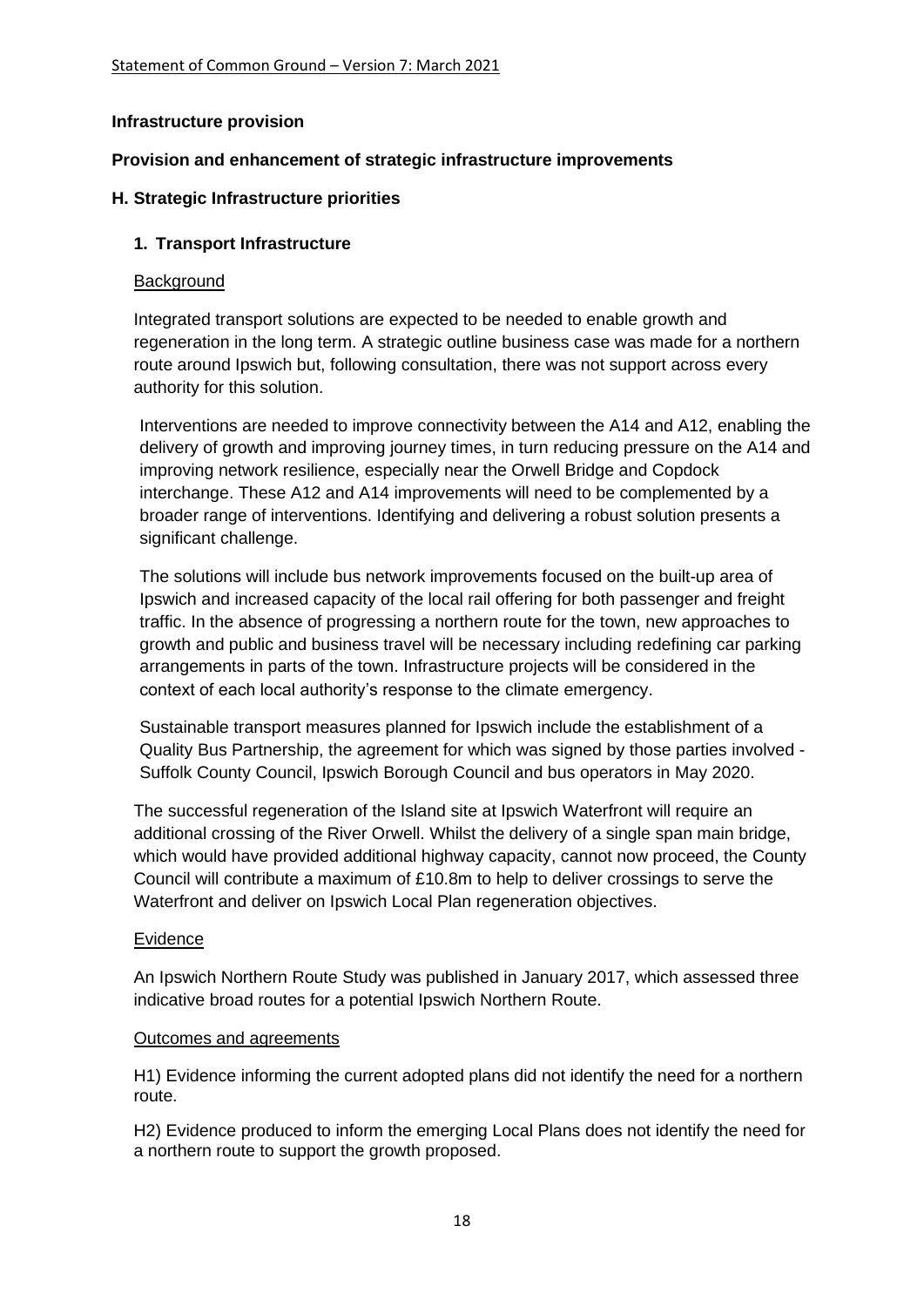H3) Following consultation on options for a northern route in summer 2019, there was not support for the project across every authority. Suffolk County Council Cabinet decided, in January 2020, not to develop the scheme beyond outline business case.

### Arrangements for necessary ongoing co-operation

Through the ISPA Board and through future reviews of Local Plans.

A Task Force has been established, which includes representatives from the ISPA authorities, to build on the transport mitigation strategy workstream that is required as part of the duty to cooperate in strategic planning. The Task Force is a forum for the scrutiny of a long-term transport strategy for the Greater Ipswich Area by providing evidence-based recommendations to the Highway Authority to help drive forward initiatives and interventions to enable people and vehicles to move more efficiently, safely and sustainably on Ipswich's highway network. The Task Force will make recommendations with regards to decongesting and decarbonising Ipswich and the surrounding areas whilst enhancing the economy.

The first meeting of the Task Force took place on 3<sup>rd</sup> September 2020 and further meetings have taken place. Authorities agree to support the work of the Task Force and its linkage to the ISPA Board's role in agreeing approaches to implementing the mitigation strategy.

### **2. Strategic infrastructure priorities**

#### **Background**

The National Planning Policy Framework recognises the provision of infrastructure and to maximise sustainable transport solutions as integral to planning for new development. Public bodies across Suffolk recognise the benefits of collectively identifying and supporting strategic infrastructure priorities in order that focus can be placed upon securing these.

#### Evidence

Through Infrastructure Delivery Plans and the Suffolk Growth Partnership.

Transport modelling and mitigation is set out under I (Identification of cumulative / cross border infrastructure requirements resulting from planned growth, and mitigation measures) below.

#### Process of reaching outcomes and agreements

Through ISPA Board and the Suffolk Growth Partnership.

#### Outcomes and agreements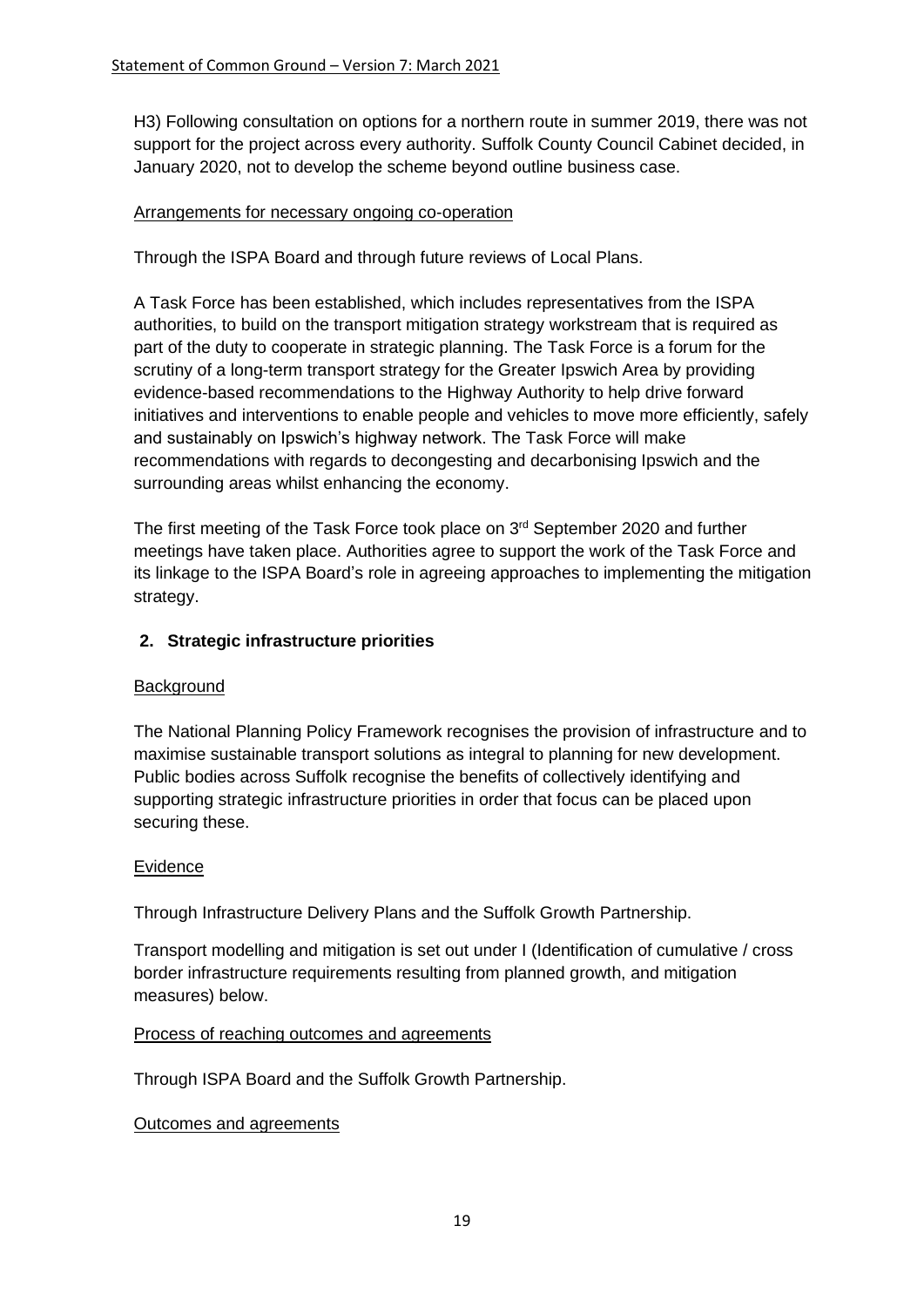H6) Strategic policies in Local Plans will reflect and support delivery of infrastructure priorities as deemed necessary and appropriate to the respective local plans. The infrastructure priorities within the ISPA are identified as:

- a) A12 improvements;
- b) A14 improvements;
- c) Sustainable transport measures in Ipswich;
- d) Improved cycle and walking routes;
- e) Increased capacity on railway lines for freight and passenger traffic;
- f) Appropriate education provision to meet needs resulting from growth;
- g) Appropriate health provision to meet needs resulting from growth;
- h) Appropriate police, community safety and cohesion provision to meet needs resulting from growth;
- i) Provision of green infrastructure and Suitable Alternative Natural Greenspace;
- j) Improvements to waste management, water supply, foul sewerage and sewage treatment capacity; and
- k) Provision of appropriate digital telecommunications to provide mobile, broadband and radio signal for residents and businesses.

H7) Other infrastructure requirements related to growth planned in local plans is to be identified within the relevant local plans and Infrastructure Delivery Plans. Where necessary, Infrastructure Delivery Plans are to be aligned. Note that the list above does not represent any priority order.

#### Arrangements for necessary ongoing co-operation

The Ipswich Strategic Planning Area Board to provide a mechanism for co-operation in relation to requirements for infrastructure arising from development planned in local plans, as plans progress and are implemented. Local authorities will have regard to informed discussion at the ISPA Board.

The ISPA Board Terms of Reference identify the link between the ISPA Board and the Suffolk Growth Portfolio Holders.

## **I. Identification of cumulative / cross border infrastructure requirements resulting from planned growth, and mitigation measures**

#### **Background**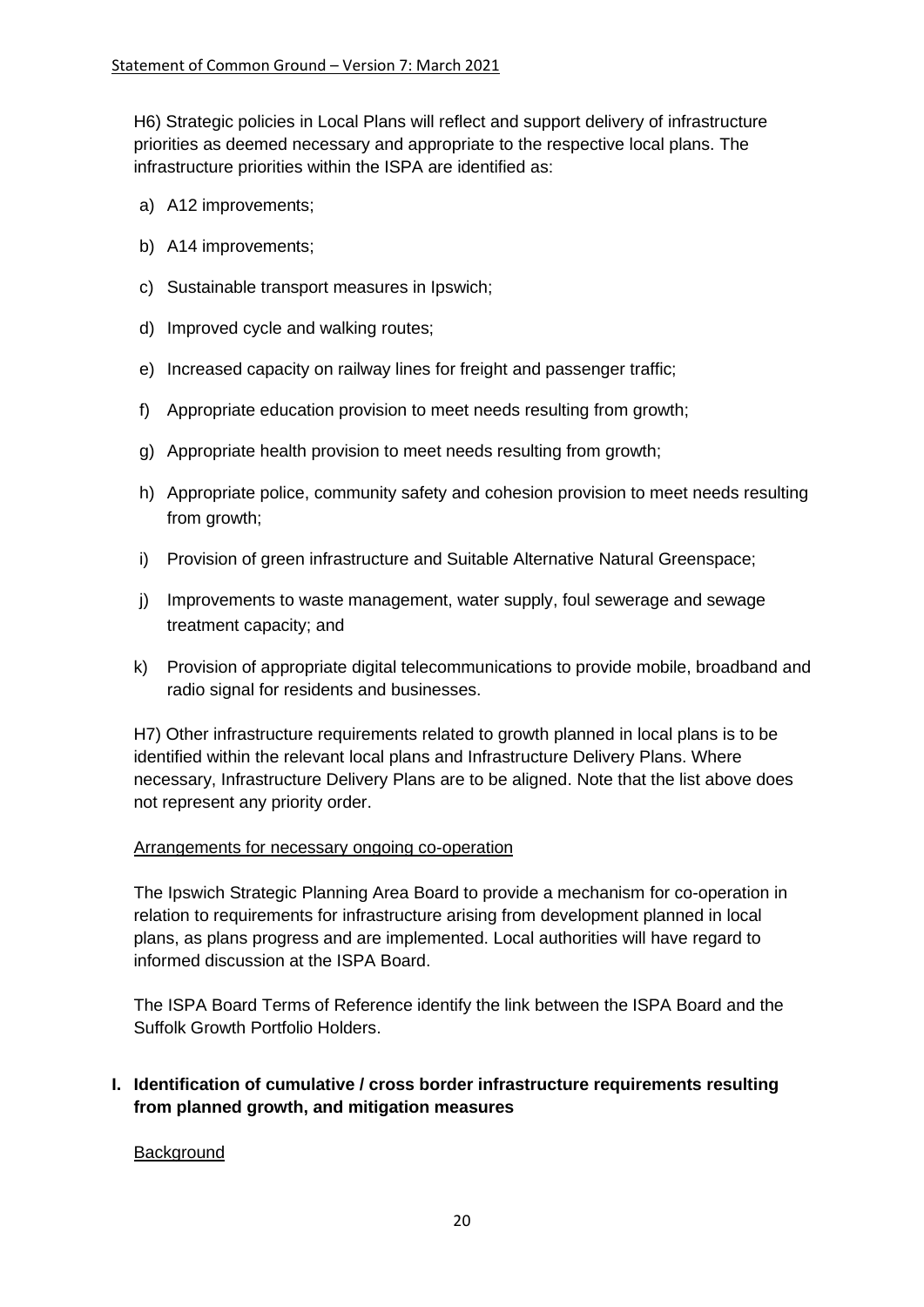The NPPF recognises the provision of infrastructure and the maximisation of sustainable transport solutions as integral to planning for new development. Due to the close functional relationship between Ipswich and the surrounding Districts there is potential for cross-border or shared infrastructure requirements, including modal shift from private car trips to sustainable transport modes, resulting from planned growth in emerging local plans.

Transport modelling in January 2019 identified significant adverse cumulative impacts affecting local and strategic transport networks in and around Ipswich. The NPPF requires Local Plans to include appropriate opportunities for mitigating adverse effects and to maximise sustainable transport solutions. Promoting modal shift from journeys related to new developments and existing communities is necessary to mitigate the adverse traffic impacts. Modelling modal shift has been undertaken through assumptions rather than targets. The modal shift measures are anticipated to also have a positive effect on mitigating impacts on air quality within Ipswich.

## Evidence

Transport modelling and mitigation:

- The Methodology Report and the Results Report Volume 1: Suffolk Coastal and Ipswich were published in August 2018 as part of the consultation on the Suffolk Coastal First Draft Local Plan;
- Forecasting Report Volume 2: Suffolk Coastal and Ipswich and an updated Methodology Report were published in January 2019, and
- Forecasting Report: Demand Adjustments (for modal shift) and an updated Methodology Report were published in August 2019, along with a Strategic Road Network Technical Note.
- Suffolk County Council have developed a Transport Mitigation Strategy (August 2019) which identifies measures to mitigate impacts of growth on the transport network.
- ISPA Local Plan Modelling Methodology Report (January 2020) and the ISPA Local Plan Modelling Forecast Report – Forecasts with demand adjustments (January 2020) were published alongside the Ipswich Final Draft Local Plan.
- Suffolk Local Plan Modelling (including ISPA Model Run 9) Methodology and Forecasting Reports (October 2020) and Suffolk Local Plan Modelling Technical Note (November 2020), were published alongside the Babergh and Mid Suffolk Joint Local Plan Pre-Submission (Reg 19) Document in November 2020.

Evidence provided by Suffolk County Council in relation to education and early years capacities and constraints, and requirements for libraries and waste infrastructure.

Evidence provided through engagement with the NHS and Clinical Commissioning Groups in relation to the need for health infrastructure.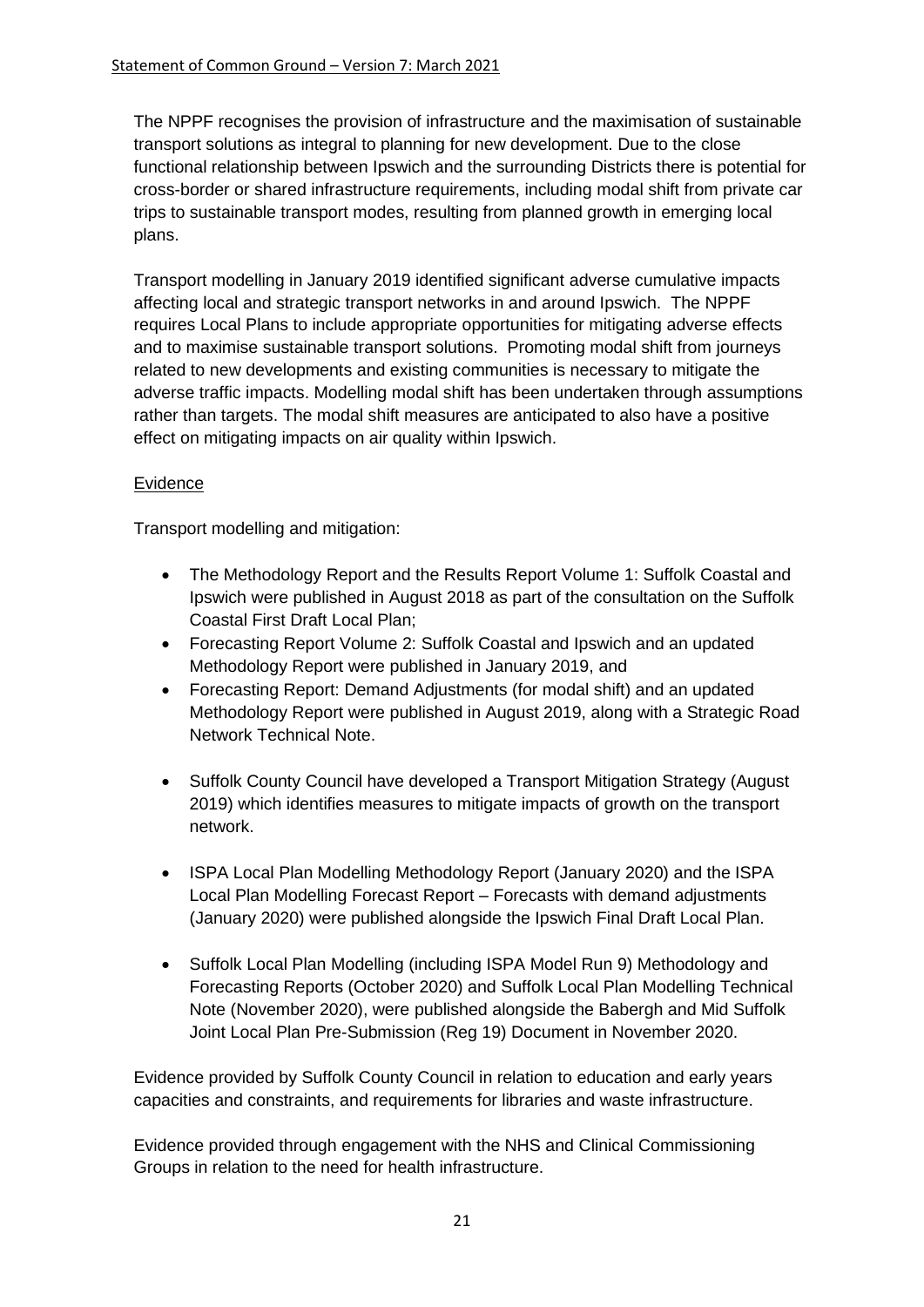Evidence provided through Water Cycle Studies and engagement with Anglian Water and Essex and Suffolk Water.

### Process of reaching outcomes and agreements

Shared framework<sup>9</sup> developed, as part of the preparation of infrastructure delivery plans, between the local planning authorities and Suffolk County Council for identifying potential education constraints and requirements.

Shared framework (as above) developed, as part of the preparation of infrastructure delivery plans, between the local planning authorities and Suffolk County Council for identifying potential highways constraints and requirements, and measures to promote modal shift

Ongoing engagement between the local planning authorities and Suffolk County Council in the production of local plans.

### Outcomes and agreements

I1) Infrastructure requirements related to growth planned in local plans are to be identified within the relevant local plans and Infrastructure Delivery Plans. Where necessary, Infrastructure Delivery Plans are to be aligned.

I2) The authorities are committed to the production of a transport mitigation and funding strategy, to identify funding and delivery mechanisms to implement the Transport Mitigation Strategy developed by Suffolk County Council. Progress to date on implementation and funding has included setting up the Quality Bus Partnership, assessing funding mechanisms and developing a Smarter Choices plan. It is agreed that funding will be through a combination of: developer-led projects, Section 106, Community Infrastructure Levy (CIL) and external sources, as appropriate. Progress will be included in future updates to this Statement.

Specific cross-boundary issues, outcomes and agreements are reported in the Annex to the Statement of Common Ground.

## Arrangements for necessary ongoing co-operation

The Ipswich Strategic Planning Area Board to provide a mechanism for co-operation in relation to the requirements for and delivery of infrastructure and modal shift arising from development in local plans, as plans progress.

The ISPA Board Terms of Reference identify the link between the ISPA Board and the Suffolk Growth Portfolio Holders.

<sup>&</sup>lt;sup>9</sup> In the form of an agreed template of questions and criteria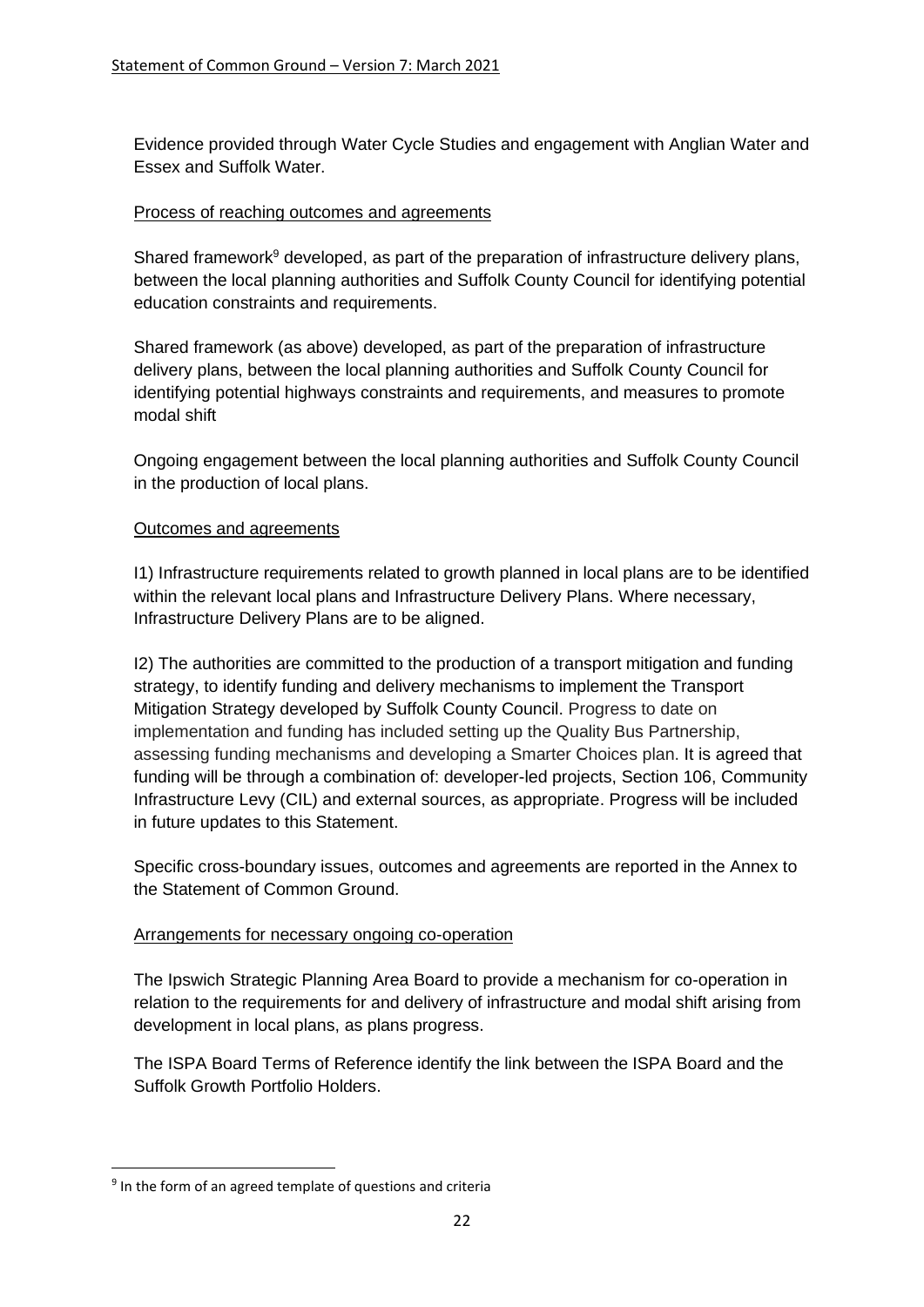Through the Ipswich Strategic Planning Area Board, taking forward the Transport Mitigation Strategy through the development of a more detailed implementation programme, including appropriate, phased mechanisms by which funding will be secured.

### **Environmental protection**

### **Conservation and enhancement of the natural and historic environment**

The Councils' individual Local Plans will contain policies relating to conserving and enhancing the natural and historic environment at the District level, including nationally designated sites. The specific cross-boundary matters identified below relates to mitigation of potential impacts upon internationally protected sites related to increased recreation pressure.

## **J. Mitigation of potential impacts upon internationally protected sites**

#### **Background**

The Habitats Directive<sup>10</sup> requires that plans and projects must not adversely affect the integrity of Special Protection Areas (SPAs) and Special Areas of Conservation (SACs) (other than in exceptional circumstances where there are imperative reasons of overriding public interest).

Previous assessments undertaken in relation to the Habitats Directive / Regulations have identified the potential for impacts upon SPAs and SACs in relation to recreational disturbance resulting from development, and require mitigation to be secured to minimise the potential for adverse effects on the sites. Green infrastructure and Suitable Alternative Natural Greenspaces are identified within the strategic infrastructure priorities in section H of this statement.

#### Evidence

Assessment under the Habitats Regulations is undertaken during production of the local plans.

Babergh District Council, Ipswich Borough Council, Mid Suffolk District Council and East Suffolk Council have produced a Recreational Disturbance Avoidance and Mitigation Strategy (RAMS) to provide a mechanism to secure mitigation.

#### Process of reaching outcomes and agreements

Assessment is undertaken at relevant stages in the production of emerging local plans to identify whether the plans are likely to adversely affect the integrity of Special Protection Areas and Special Areas of Conservation.

<sup>10</sup> Directive 92/43/EEC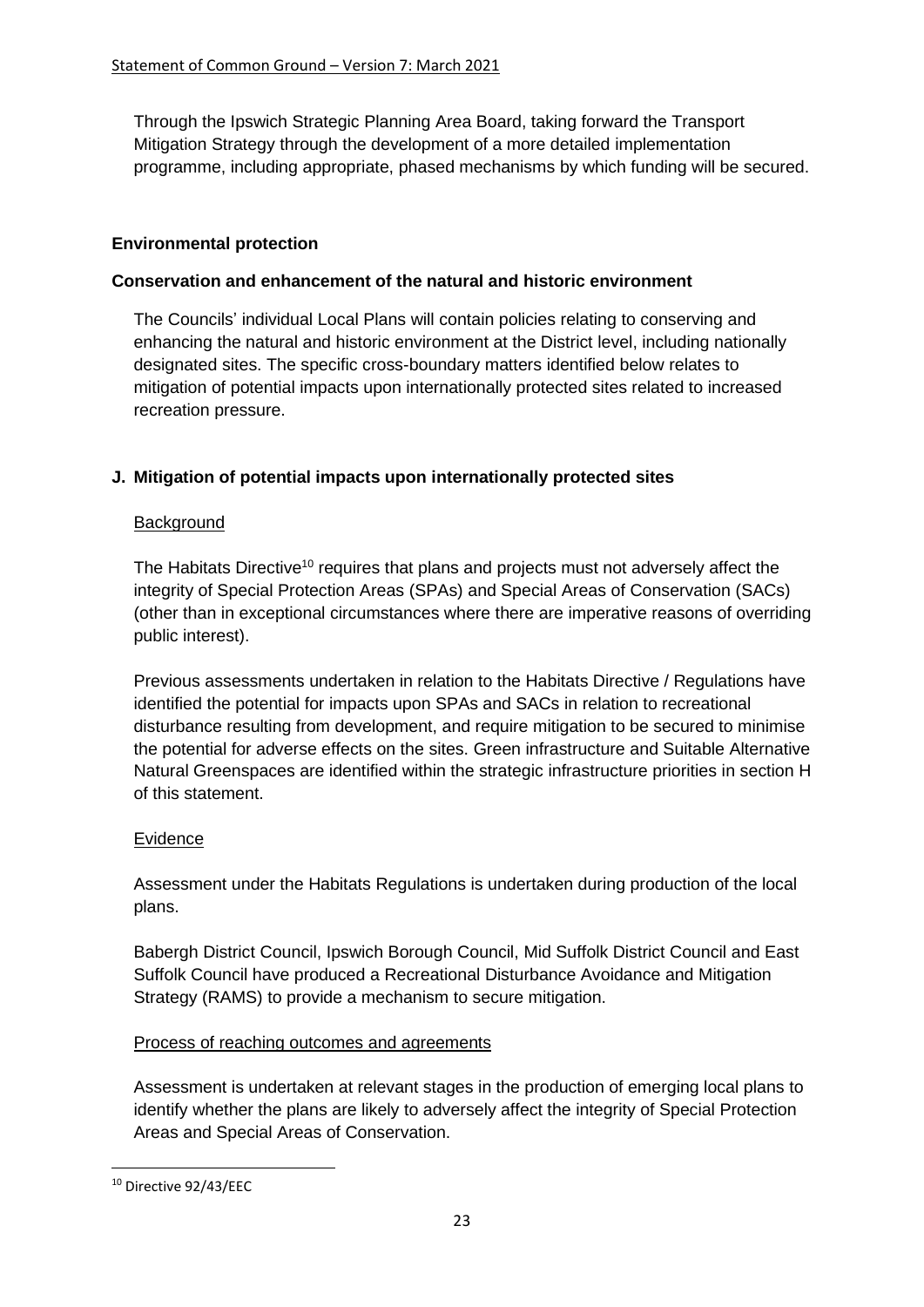Natural England is a 'prescribed body'<sup>11</sup> for the purposes of the Duty to Co-operate. Consultation will take place with Natural England on assessments produced under the Habitats Directive.

#### Outcomes and agreements

J1) The Habitats Regulations Assessment for the Suffolk Coastal Local Plan at Final Draft Plan stage (December 2018) considers that there is significant potential for RAMS to be expanded to relate to growth in the Local Plan<sup>12</sup>. The Habitats Regulations Assessment for the Ipswich Local Plan Review Final Draft (January 2020) also considers that the RAMS has significant potential for expansion into the longer term. The strategy includes a comprehensive monitoring and review programme that allows for new growth in emerging local plans to be incorporated into the avoidance and mitigation measures programme<sup>13</sup>.

J2) The Councils via an Executive Group will ensure that the RAMS is delivered. Further guidance on mechanisms for funding the delivery of the strategy may be set out in Supplementary Planning Documents or via other mechanisms.

### Arrangements for necessary ongoing co-operation

Continuation of joint approach to mitigation through the production of the RAMS and production of Supplementary Planning Document.

Ongoing liaison with Natural England through the production of Local Plans and RAMS.

| Natural England are signatory to Section J of the Statement of Common Ground: |
|-------------------------------------------------------------------------------|
|                                                                               |
| Signatory:                                                                    |
| Name: Sam Kench                                                               |
| <b>Position: Lead Adviser</b>                                                 |
| Date: 25/03/2021                                                              |

<sup>&</sup>lt;sup>11</sup> As defined in the Town and Country Planning (Local Planning) (England) Regulations 2012

<sup>&</sup>lt;sup>12</sup> Paragraph 5.23 of Habitats Regulations Assessment for the Suffolk Coastal Local Plan (December 2018) <sup>13</sup> Paragraph 5.20 of the Habitats Regulations Assessment for the Ipswich Local Plan Review Final Draft (January 2020)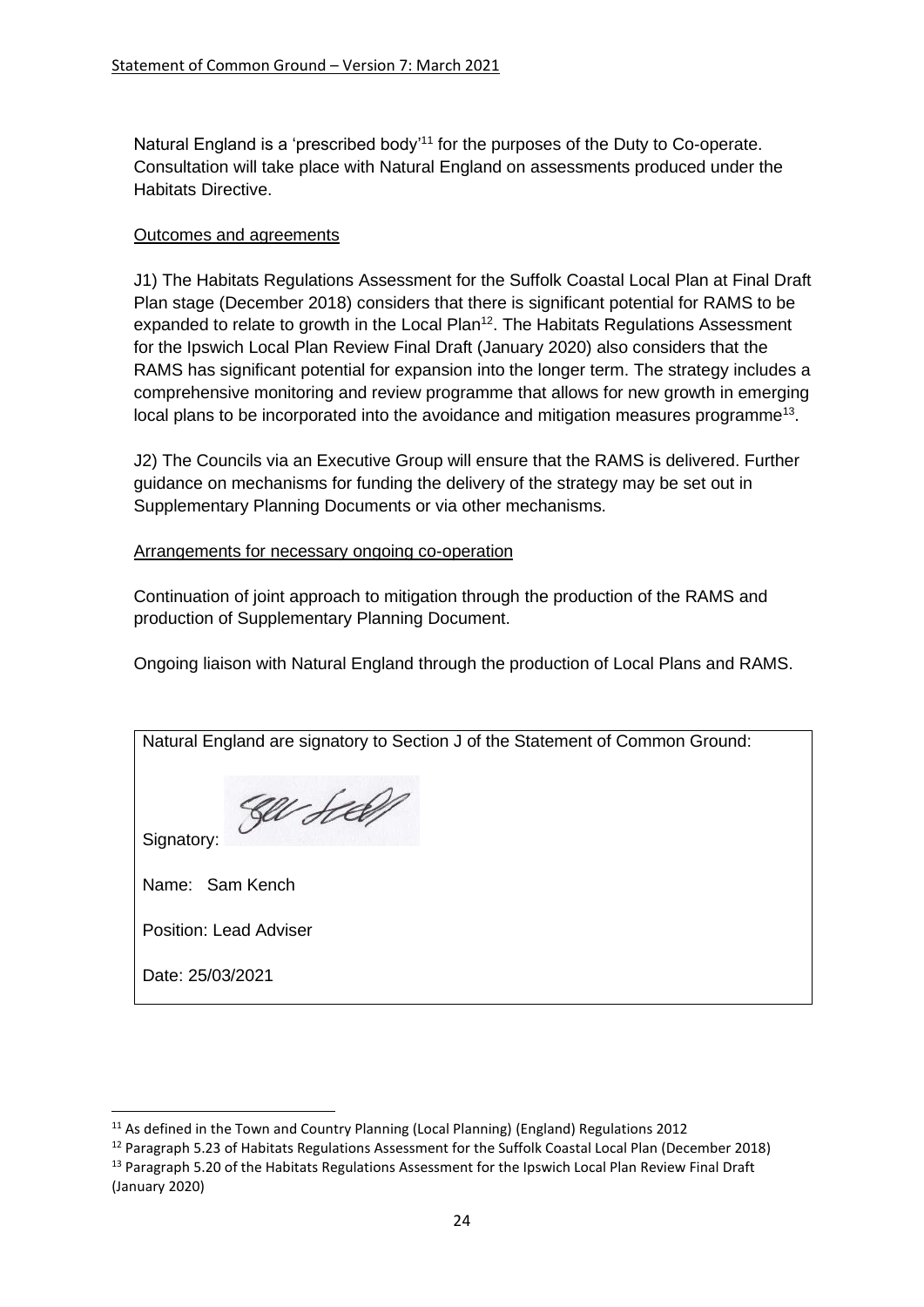## **6. Process for reviewing the Statement of Common Ground**

The Statement of Common Ground will be reviewed at key stages during the production of the local plans and will be updated / amended as necessary. It will be refined to add further clarity to the specific approach, priorities and projects listed herein, as appropriate and on an ongoing basis. The triggers for updating the Statement of Common Ground could include (but are not limited to):

- An authority or authorities reaching a key stage in the production of their plan(s);
- Changes to the housing number resulting from the publication of new household projections or affordability ratios;
- If a local authority resolves that it has unmet housing need within its area;
- Consultation feedback;
- The production of new assessments or evidence:
- Changes to national policy.

It is acknowledged that there may be instances where the ISPA authorities are unable to agree on outcomes. In such instances this will be documented within future versions of the Statement of Common Ground. This reflects guidance contained in the Planning Practice Guidance.

It is proposed that the Statement of Common Ground will be updated and published at various times when authorities reach milestones in the preparation of Local Plans and/or key pieces of evidence emerge. The Statement of Common Ground has been published at the stages outlined below:

- Version 1: A Working Draft Statement of Common Ground was published as part of the consultation on the Suffolk Coastal First Draft Local Plan in July 2018.
- Version 2: A revised Working Draft Statement of Common Ground was published alongside the report to Ipswich Borough Council Executive in November 2018 (report reference E/18/32) and as part of the consultation on the Ipswich Local Plan Preferred Options (January – March 2019).
- Version 3: Statement of Common Ground (December 2018) published alongside the Suffolk Coastal Final Draft Local Plan (January 2019).
- Version 4: Updating and signing of version 3 submitted alongside the Suffolk Coastal Final Draft Local Plan in March 2019.
- Version 5: Updating and signing of Version 4 published alongside consultation on the Ipswich Local Plan Review Final Draft in January 2020.
- Version 6: Updating and signing of Version 5 to be submitted alongside the Ipswich Final Draft Local Plan
- Version 7: Updating and signing of Version 6 to be submitted alongside the Babergh and Mid Suffolk Joint Local Plan.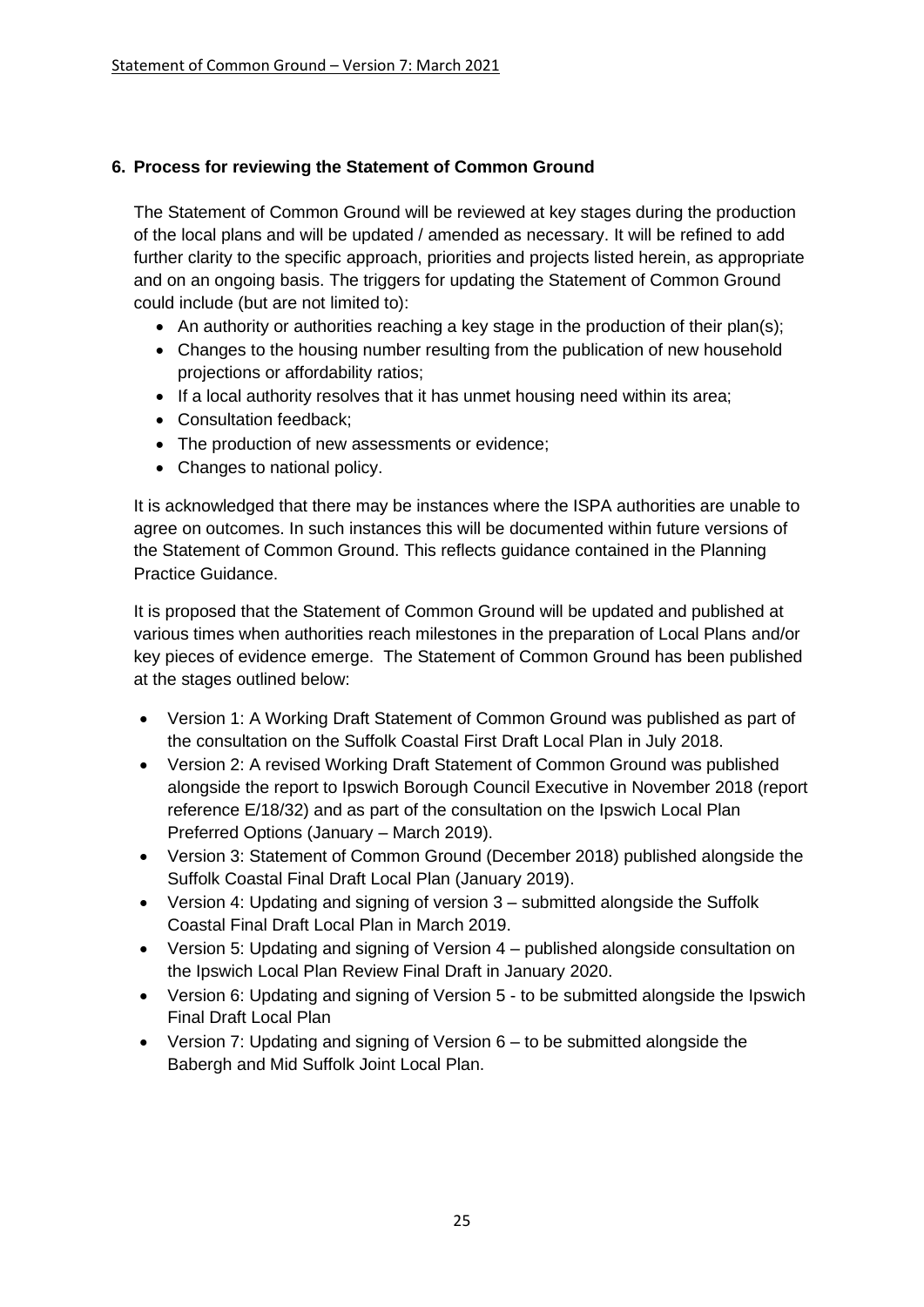## **Signatories**

The signatories to the Ipswich Strategic Planning Area Statement of Common Ground are set out below:

(Note: It is intended that the Statement of Common Ground will be signed prior to the Submission of each Local Plan for Examination under Regulation 22 of the Town and Country Planning (Local Planning) (England) Regulations 2012, as amended).

| Signed on behalf of Babergh District Council:                                                                                        | Date: 25 March 2021 |
|--------------------------------------------------------------------------------------------------------------------------------------|---------------------|
|                                                                                                                                      |                     |
| <b>Tom Barker</b><br>Assistant Director - Planning and Communities<br>with delegated authority on behalf of Babergh District Council |                     |
| Signed on behalf of Ipswich Borough Council:                                                                                         | Date: 26 March 2021 |
|                                                                                                                                      |                     |
| Martyn Fulcher                                                                                                                       |                     |
| <b>Head of Development</b><br>with delegated authority from Executive                                                                |                     |
| Signed on behalf of Mid Suffolk District Council:                                                                                    | Date: 25 March 2021 |
|                                                                                                                                      |                     |
| <b>Tom Barker</b>                                                                                                                    |                     |
| Assistant Director - Planning and Communities                                                                                        |                     |
| with delegated authority on behalf of Mid Suffolk District Council<br>Signed on behalf of East Suffolk Council:                      | Date: 26 March 2021 |
| DWGRu                                                                                                                                |                     |
| <b>Councillor David Ritchie</b>                                                                                                      |                     |
| Cabinet Member for Planning and Coastal Management                                                                                   |                     |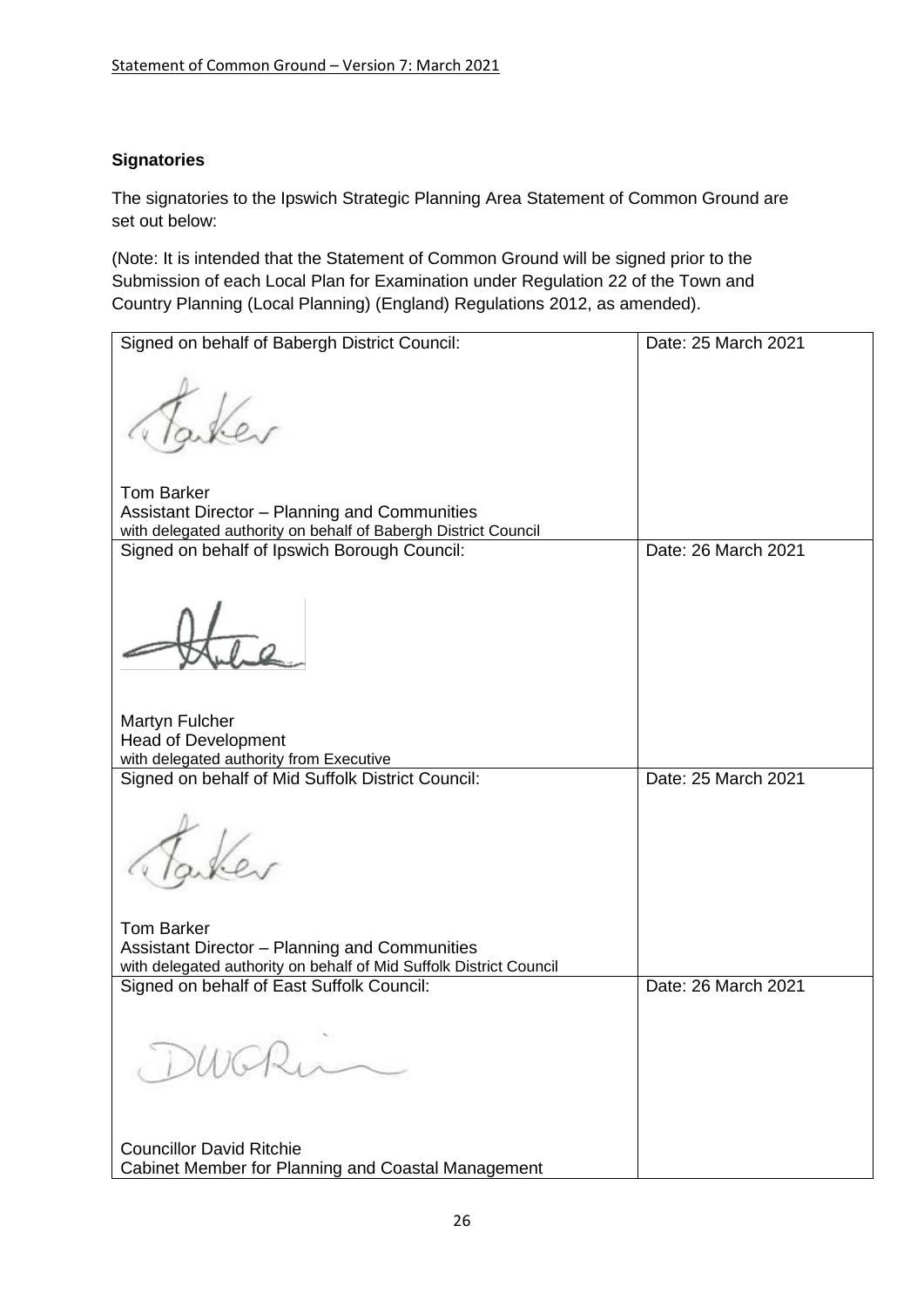| Signed on behalf of Suffolk County Council:                                                                                                 | Date:         |
|---------------------------------------------------------------------------------------------------------------------------------------------|---------------|
|                                                                                                                                             | 25 March 2021 |
| James Cutting<br>Head of Planning<br>with delegated authority from Cabinet and Executive Director of Growth,<br>Highways and Infrastructure |               |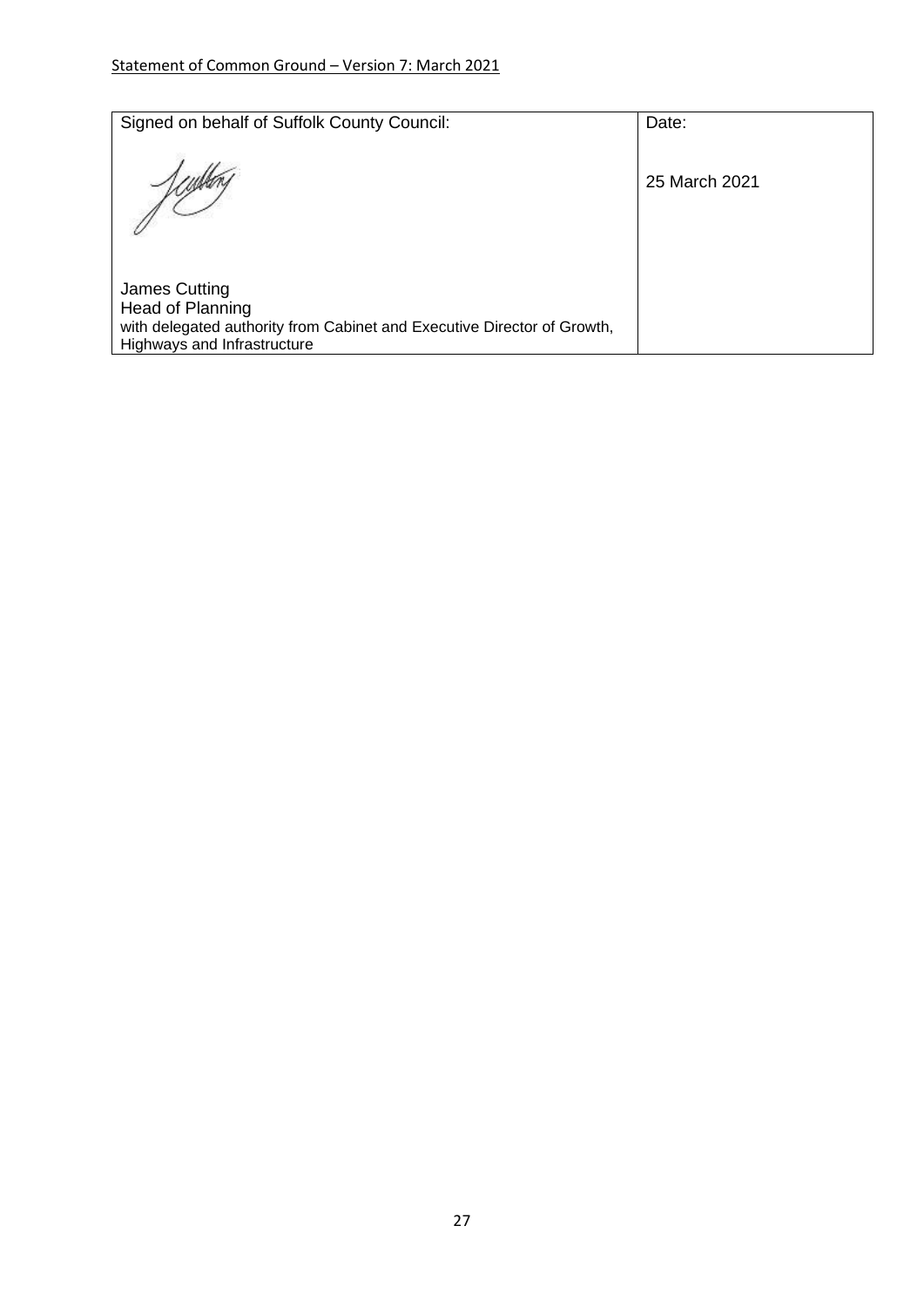#### **Ipswich Strategic Planning Area**

#### **Statement of Common Ground**

#### **Section I Annex – Cross Boundary Infrastructure Requirements**

The information set out in this table, relates to Section I of the Ipswich Strategic Planning Area Statement of Common Ground. It sets out the cross boundary infrastructure requirements identified to support the delivery of Local Plans being prepared or adopted for each of the local planning authorities (Ipswich, Babergh, Mid Suffolk and East Suffolk (Suffolk Coastal Local Plan area)).

The table will be updated as Local Plans are prepared.

This version accompanies the Statement of Common Ground Version 7 – March 2021 and relates to cross boundary infrastructure requirements identified in relation to:

- Suffolk Coastal Local Plan (September 2020)
- Ipswich Core Strategy Review Ipswich Final Draft Local Plan (January 2020)
- Babergh and Mid Suffolk Joint Local Plan Pre-Submission (Reg 19) Document (November 2020)

| <b>Infrastructure</b><br>requirement / issue | <b>Relevant authorities</b> | <b>Evidence</b>                    | <b>Relevant policies in</b><br>plans | <b>Outcomes</b>                 |
|----------------------------------------------|-----------------------------|------------------------------------|--------------------------------------|---------------------------------|
| <b>Transport</b>                             |                             |                                    |                                      |                                 |
|                                              |                             |                                    |                                      |                                 |
| Improvements at A14                          | Babergh District Council,   | <b>Transport Modelling for</b>     | Suffolk Coastal Local Plan           | Specific contributions will be  |
| junctions $53 - 58$ to                       | Ipswich Borough Council,    | Babergh, Ipswich, Mid              | Policies SCLP2.2 Strategic           | sought from individual          |
| address capacity issues.                     | Mid Suffolk District        | <b>Suffolk and Suffolk Coastal</b> | Infrastructure Priorities,           | developments which would have   |
|                                              | Council, Suffolk Coastal    | <b>Local Plans: Forecasting</b>    | SCLP3.5 Infrastructure               | a significant impact on the     |
|                                              | District Council, Suffolk   | Report; Volume 1; Suffolk          | Provision, SCLP7.1                   | junctions.                      |
|                                              | County Council, Highways    | Coastal and Ipswich                | Sustainable Transport and            |                                 |
|                                              | England                     | (August 2018)                      | SCLP12.20 Land at                    | Suffolk Coastal Local Plan      |
|                                              |                             |                                    | Felixstowe Road.                     | Policy SCLP12.20 Land at        |
|                                              |                             | <b>Forecasting Report Volume</b>   |                                      | <b>Felixstowe Road requires</b> |
|                                              |                             | 2: Suffolk Coastal and             |                                      | opportunities to enhance the    |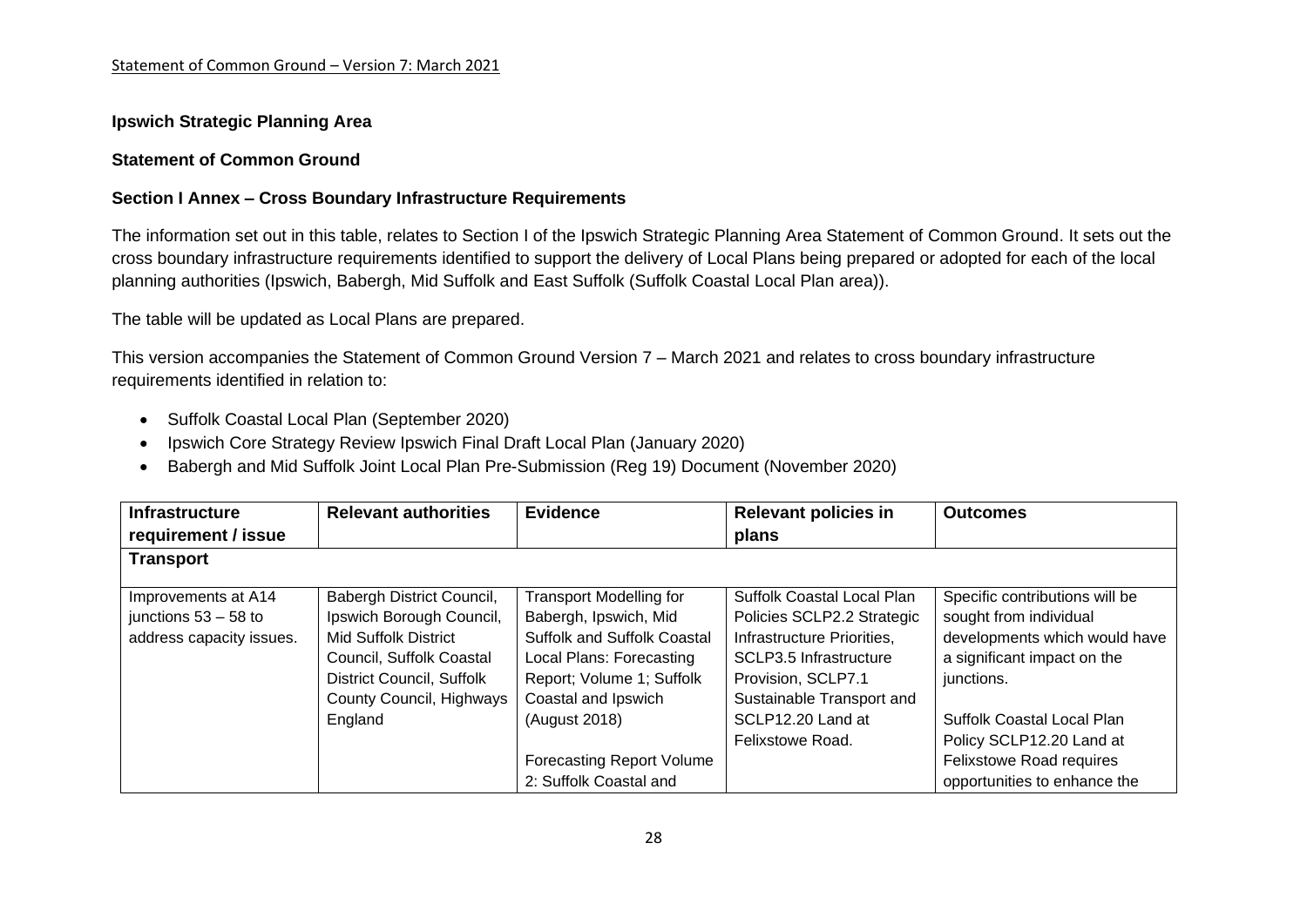| <b>Infrastructure</b>                    | <b>Relevant authorities</b>                                                                                                                                                   | <b>Evidence</b>                                                                                                                                                                                                                                                                                                                                                                                                                                                                                                                                                                             | <b>Relevant policies in</b>                                                                                                                                                                                                                                                                                                                                                                                                                                                                                                                                       | <b>Outcomes</b>                                                                                                                                                                                                      |
|------------------------------------------|-------------------------------------------------------------------------------------------------------------------------------------------------------------------------------|---------------------------------------------------------------------------------------------------------------------------------------------------------------------------------------------------------------------------------------------------------------------------------------------------------------------------------------------------------------------------------------------------------------------------------------------------------------------------------------------------------------------------------------------------------------------------------------------|-------------------------------------------------------------------------------------------------------------------------------------------------------------------------------------------------------------------------------------------------------------------------------------------------------------------------------------------------------------------------------------------------------------------------------------------------------------------------------------------------------------------------------------------------------------------|----------------------------------------------------------------------------------------------------------------------------------------------------------------------------------------------------------------------|
| requirement / issue                      |                                                                                                                                                                               |                                                                                                                                                                                                                                                                                                                                                                                                                                                                                                                                                                                             | plans                                                                                                                                                                                                                                                                                                                                                                                                                                                                                                                                                             |                                                                                                                                                                                                                      |
|                                          |                                                                                                                                                                               | Ipswich and an updated<br>Methodology Report were<br>published in January 2019.<br>Forecasting Report-<br>Forecasts with Demand<br>Adjustment and an updated<br>Methodology Report were<br>published in January 2020,<br>alongside consultation on<br>the Ipswich Local Plan<br><b>Review Final Draft.</b><br>Forecasting Report and an<br>updated Methodology<br>Report (October 2020) and<br><b>Technical Note (November</b><br>2020) were published<br>alongside consultation on<br>the Babergh and Mid<br>Suffolk Joint Local Plan -<br>Pre-Submission (Reg 19)<br>Document in November | Ipswich Borough Council<br>Final Draft Local Plan<br>January 2020 policy ISPA2<br>Strategic Infrastructure<br>Priorities and CS20 Key<br><b>Transport Proposals.</b><br>Babergh and Mid Suffolk<br>Joint Local Plan - Pre-<br>Submission (Reg 19)<br>Document (November<br>2020) policy SP08-<br>Strategic Infrastructure<br>Provision (as detailed in<br>IDP), policy LP32 - Safe,<br>Sustainable and Active<br>Transport, policy LP33-<br>Managing Infrastructure<br>Provision and policy LP35 -<br><b>Developer Contributions</b><br>and Planning Obligations. | Seven Hills junction (J58) to be<br>explored.<br>Policy CS20 in Ipswich Local<br><b>Plan Review Final Draft</b><br>supports measures to mitigate<br>transport impacts.                                               |
|                                          |                                                                                                                                                                               | 2020.                                                                                                                                                                                                                                                                                                                                                                                                                                                                                                                                                                                       |                                                                                                                                                                                                                                                                                                                                                                                                                                                                                                                                                                   |                                                                                                                                                                                                                      |
| Improvements to<br>sustainable transport | Babergh District Council,<br>Ipswich Borough Council,<br><b>Mid Suffolk District</b><br>Council, Suffolk Coastal<br><b>District Council, Suffolk</b><br><b>County Council</b> | <b>Transport Modelling for</b><br>Babergh, Ipswich, Mid<br><b>Suffolk and Suffolk Coastal</b><br>Local Plans: Forecasting<br>Report; Volume 1; Suffolk<br>Coastal and Ipswich<br>(August 2018)                                                                                                                                                                                                                                                                                                                                                                                              | Suffolk Coastal Local Plan<br>Policies SCLP2.2 Strategic<br>Infrastructure Priorities,<br>SCLP3.5 Infrastructure<br>Provision and SCLP7.1<br>Sustainable Transport.                                                                                                                                                                                                                                                                                                                                                                                               | Suffolk Coastal Local Plan<br>Policy SCLP12.24 Land at<br>Humber Doucy Lane, as part of<br>a cross-boundary location for<br>development with Ipswich<br>Borough (policy ISPA4 in<br>Ipswich Final Draft Local Plan), |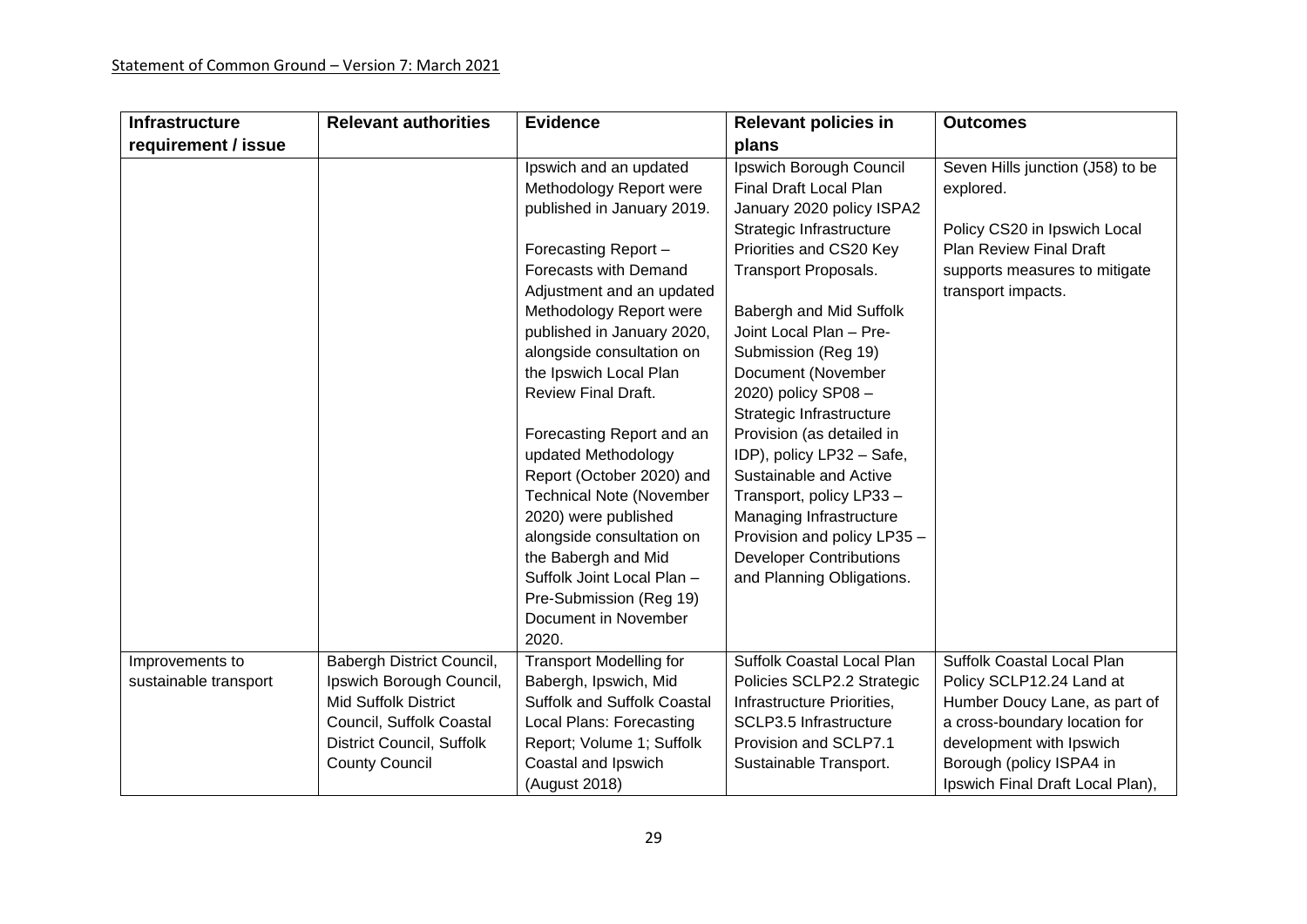| <b>Infrastructure</b>                                                  | <b>Relevant authorities</b>         | <b>Evidence</b>                                                                                                                                                                                                                                                                                                                                                                                                                                                                                                                 | <b>Relevant policies in</b>                                                                                                                                                                                                                                                                                                                        | <b>Outcomes</b>                                                                                                                                                                                                                                                                                                                                                                                                                                                                                                                                                                                                                       |
|------------------------------------------------------------------------|-------------------------------------|---------------------------------------------------------------------------------------------------------------------------------------------------------------------------------------------------------------------------------------------------------------------------------------------------------------------------------------------------------------------------------------------------------------------------------------------------------------------------------------------------------------------------------|----------------------------------------------------------------------------------------------------------------------------------------------------------------------------------------------------------------------------------------------------------------------------------------------------------------------------------------------------|---------------------------------------------------------------------------------------------------------------------------------------------------------------------------------------------------------------------------------------------------------------------------------------------------------------------------------------------------------------------------------------------------------------------------------------------------------------------------------------------------------------------------------------------------------------------------------------------------------------------------------------|
| requirement / issue                                                    |                                     |                                                                                                                                                                                                                                                                                                                                                                                                                                                                                                                                 | plans                                                                                                                                                                                                                                                                                                                                              |                                                                                                                                                                                                                                                                                                                                                                                                                                                                                                                                                                                                                                       |
|                                                                        |                                     | <b>Suffolk Coastal Final Draft</b><br>Local Plan Sustainability<br>Appraisal<br><b>Forecasting Report Volume</b><br>2: Suffolk Coastal and<br>Ipswich and an updated<br>Methodology Report were<br>published in January 2019.<br><b>Forecasting Report (related</b><br>to modal shift) and updated<br>Methodology Report were<br>published in August 2019.<br><b>Strategic Road Network</b><br><b>Technical Note (August</b><br>2019)<br><b>Suffolk County Council</b><br><b>Transport Mitigation</b><br>Strategy (August 2019) | Ipswich Borough Council<br>Final Draft Local Plan<br>(January 2020) policy<br><b>ISPA2 Strategic</b><br>Infrastructure Priorities and<br>CS20 Key Transport<br>Proposals.<br>Babergh and Mid Suffolk<br>Joint Local Plan - Pre-<br>Submission (Reg 19)<br>Document (November<br>2020) policy SP08, policy<br>LP32, policy LP33 and<br>policy LP35. | includes a requirement for a<br>robust package of measures to<br>promote sustainable transport.<br>Policies SCLP12.24 and ISPA4<br>require development of the land<br>to contribute towards the<br>establishment of the Ipswich<br>'green trail'.<br>Seek agreement on a modal<br>shift package and for ISPA<br>Board to monitor delivery:<br><b>Smarter Choices;</b><br>$\bullet$<br><b>Quality Bus Partnership;</b><br>Reviewing of car<br>parking and pricing<br>strategies, and<br>Provision of sustainable<br>transport infrastructure<br>Review of policy position<br>informed through work being<br>undertaken on modal shift. |
| <b>Utilities</b>                                                       |                                     |                                                                                                                                                                                                                                                                                                                                                                                                                                                                                                                                 |                                                                                                                                                                                                                                                                                                                                                    |                                                                                                                                                                                                                                                                                                                                                                                                                                                                                                                                                                                                                                       |
| Extension of 132kV line to<br>Felixstowe and<br>establishment of a new | UK Power Networks /<br><b>OFGEM</b> | Information from UK Power<br>Network                                                                                                                                                                                                                                                                                                                                                                                                                                                                                            | Suffolk Coastal Local Plan<br>Policy SCLP2.2 Strategic<br><b>Infrastructure Priorities</b>                                                                                                                                                                                                                                                         | Suffolk Coastal Local Plan<br>Policy SCLP2.2 Strategic<br>Infrastructure Priorities states                                                                                                                                                                                                                                                                                                                                                                                                                                                                                                                                            |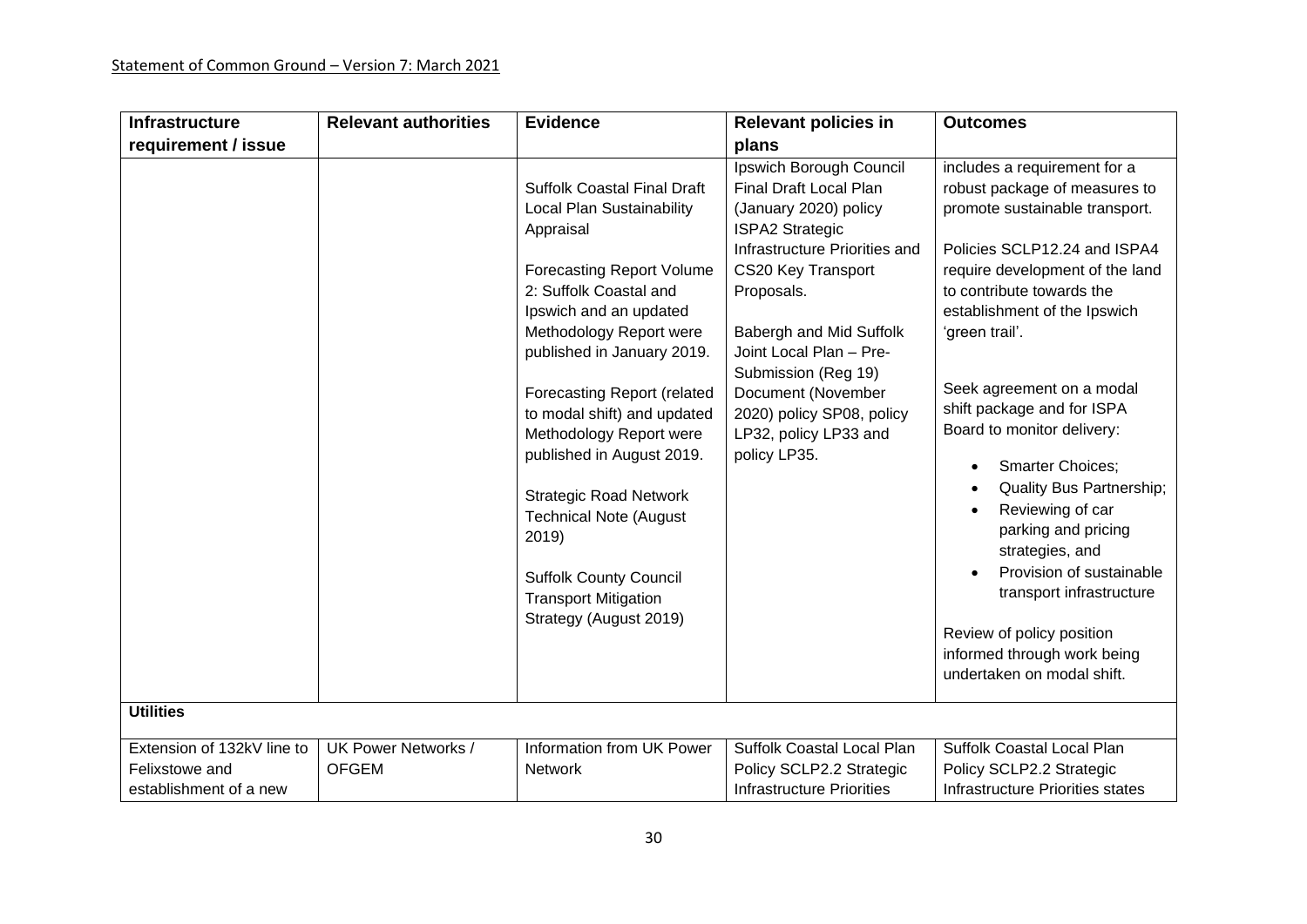| <b>Infrastructure</b>                                                                                                                                    | <b>Relevant authorities</b>                                                                       | <b>Evidence</b>                            | <b>Relevant policies in</b>                                                                                                                                                                                                                                                                                                        | <b>Outcomes</b>                                                                                                                                                                                                                            |
|----------------------------------------------------------------------------------------------------------------------------------------------------------|---------------------------------------------------------------------------------------------------|--------------------------------------------|------------------------------------------------------------------------------------------------------------------------------------------------------------------------------------------------------------------------------------------------------------------------------------------------------------------------------------|--------------------------------------------------------------------------------------------------------------------------------------------------------------------------------------------------------------------------------------------|
| requirement / issue                                                                                                                                      |                                                                                                   |                                            | plans                                                                                                                                                                                                                                                                                                                              |                                                                                                                                                                                                                                            |
| 132/33kV substation with<br>links to the 33kV network<br>on the Shotley and<br>Harwich peninsulas.<br>Involves reinforcement<br>and asset replacement of |                                                                                                   |                                            | SCLP3.5 Infrastructure<br>Provision                                                                                                                                                                                                                                                                                                | that Suffolk Coastal District<br>Council will work with partners<br>such as UK Power networks to<br>enable the timely delivery of<br>projects such as this.                                                                                |
| old equipment with higher<br>capacity new equipment.                                                                                                     |                                                                                                   |                                            |                                                                                                                                                                                                                                                                                                                                    | <b>Suffolk Coastal Local Plan</b><br>Policy SCLP3.5 states that<br><b>Suffolk Coastal District Council</b><br>will work with UK Power<br>Networks to ensure proposed<br>growth does not conflict with the<br>electricity supply network.   |
| Improvements to waste<br>management facilities at<br>Foxhall                                                                                             | <b>Suffolk Coastal District</b><br>Council, Ipswich Borough<br>Council, Suffolk County<br>Council | <b>Suffolk County Council</b><br>forecasts | Suffolk Coastal Local Plan<br>Policies SCLP12.25,<br>SCLP12.32,<br>SCLP12.33, SCLP12.44,<br>SCLP12.45, SCLP12.46,<br>SCLP12.50, SCLP12.51,<br>SCLP12.57, SCLP12.60,<br>SCLP12.61, SCLP12.62,<br>SCLP12.63, SCLP12.66,<br>SCLP12.67, SCLP12.70,<br>SCLP12.71. (Refer to<br>Local Plan for details of the<br>above site allocations) | Contributions through the<br><b>Community Infrastructure Levy</b><br>identified in Infrastructure<br>Delivery Framework in Suffolk<br>Coastal Local Plan towards<br>improvements at Foxhall<br><b>Household Waste Recycling</b><br>Centre. |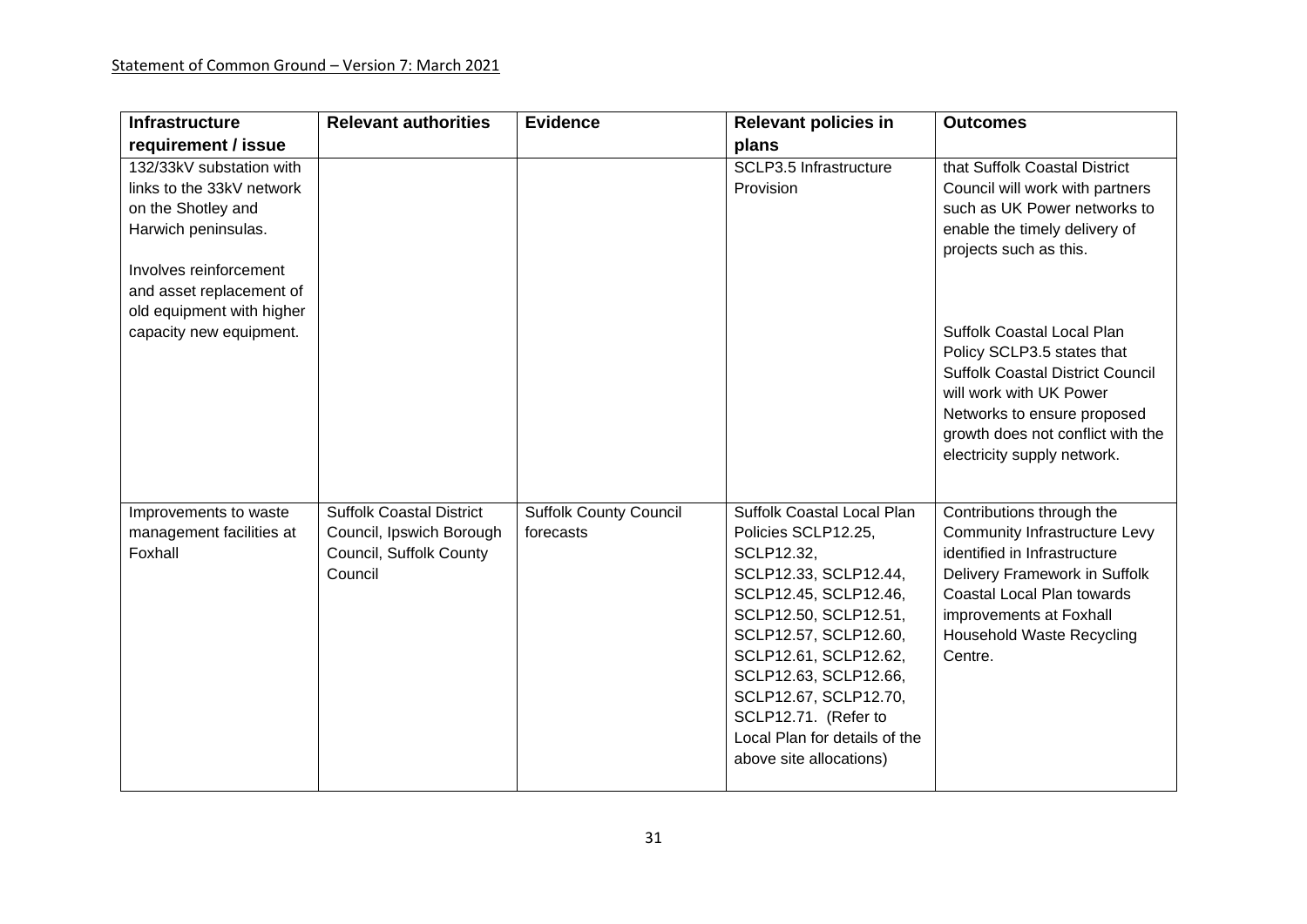| <b>Infrastructure</b>                                                                     | <b>Relevant authorities</b>                                                                                             | <b>Evidence</b>                            | <b>Relevant policies in</b>                                                                                                                                                                                                                      | <b>Outcomes</b>                                                                                                                                                                                                                                                                                                                                                                                                                                                                                                                                                          |
|-------------------------------------------------------------------------------------------|-------------------------------------------------------------------------------------------------------------------------|--------------------------------------------|--------------------------------------------------------------------------------------------------------------------------------------------------------------------------------------------------------------------------------------------------|--------------------------------------------------------------------------------------------------------------------------------------------------------------------------------------------------------------------------------------------------------------------------------------------------------------------------------------------------------------------------------------------------------------------------------------------------------------------------------------------------------------------------------------------------------------------------|
| requirement / issue                                                                       |                                                                                                                         |                                            | plans                                                                                                                                                                                                                                            |                                                                                                                                                                                                                                                                                                                                                                                                                                                                                                                                                                          |
| Improvements to<br><b>Household Waste</b><br>Recycling Centre in<br>Ipswich               | Ipswich Borough Council<br>and Babergh and Mid<br><b>Suffolk District Councils</b>                                      | <b>Suffolk County Council</b><br>forecasts | Policy SP2 in Ipswich Final<br>Draft Local Plan (January<br>2020)<br>Babergh and Mid Suffolk<br>Joint Local Plan- Pre-<br>Submission (Reg 19)<br>Document (November<br>2020) policy SP08, policy<br>LP33 and policy LP35.                        | In relation to site IP003 'Waste<br>tip and employment area north<br>of Sir Alf Ramsey Way', the<br>Ipswich Final Draft Local Plan<br>states 'Alternative sites will need<br>to be agreed with the County<br>Council and the site operators<br>for the relocation of the<br>Concrete Batching Plant and<br><b>Household Waste Recycling</b><br>Centre before the sites can be<br>made available'.<br>Contributions through the<br><b>Community Infrastructure Levy</b><br>Identified in the Babergh and<br>Mid Suffolk Infrastructure<br>Delivery Plan (September 2020). |
| Improvements to waste<br>management facilities in<br>Stowmarket (Mid Suffolk<br>District) | <b>Suffolk Coastal District</b><br>Council, Mid Suffolk<br><b>District Council and</b><br><b>Suffolk County Council</b> | <b>Suffolk County Council</b><br>forecasts | Suffolk Coastal Local Plan<br>Policy SCLP12.58 Land<br>adjacent to Swiss Farm,<br>Otley<br>Babergh and Mid Suffolk<br>Joint Local Plan - Pre-<br>Submission (Reg 19)<br>Document (November<br>2020) policy SP08, policy<br>LP33 and policy LP35. | Contributions through the<br><b>Community Infrastructure Levy</b><br>identified in Infrastructure<br>Delivery Framework in Suffolk<br>Coastal Local Plan towards<br>improvements to waste<br>management facilities in<br>Stowmarket.                                                                                                                                                                                                                                                                                                                                     |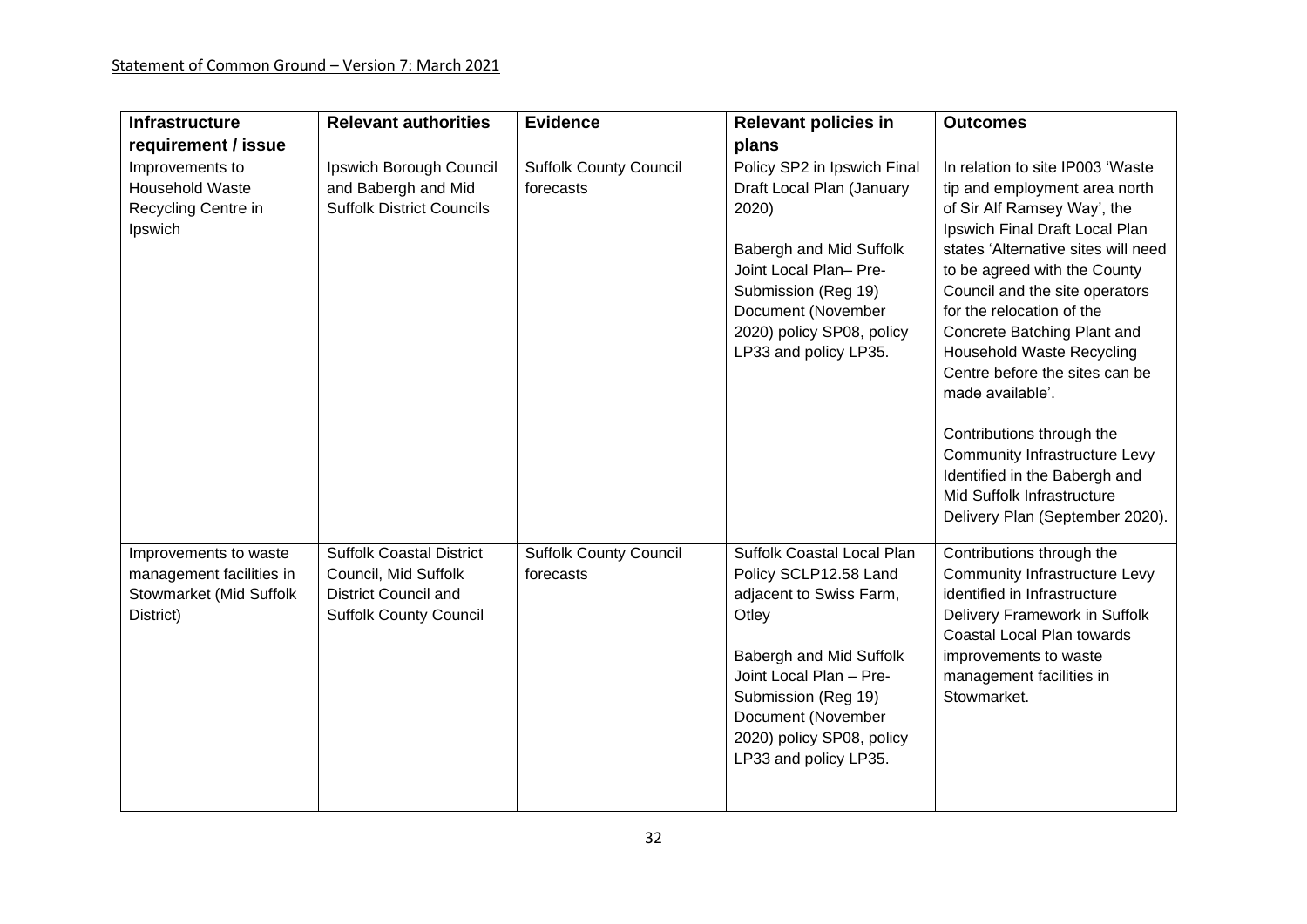| <b>Infrastructure</b>                              | <b>Relevant authorities</b>                                                                                                                     | <b>Evidence</b>                                                                                                 | <b>Relevant policies in</b>                                                                                                                                                                                                                                                                        | <b>Outcomes</b>                                                                                                                                                                                                                                                                                                                                                                                                                                                                         |
|----------------------------------------------------|-------------------------------------------------------------------------------------------------------------------------------------------------|-----------------------------------------------------------------------------------------------------------------|----------------------------------------------------------------------------------------------------------------------------------------------------------------------------------------------------------------------------------------------------------------------------------------------------|-----------------------------------------------------------------------------------------------------------------------------------------------------------------------------------------------------------------------------------------------------------------------------------------------------------------------------------------------------------------------------------------------------------------------------------------------------------------------------------------|
| requirement / issue<br><b>Green Infrastructure</b> |                                                                                                                                                 |                                                                                                                 | plans                                                                                                                                                                                                                                                                                              |                                                                                                                                                                                                                                                                                                                                                                                                                                                                                         |
|                                                    |                                                                                                                                                 |                                                                                                                 |                                                                                                                                                                                                                                                                                                    |                                                                                                                                                                                                                                                                                                                                                                                                                                                                                         |
| Creation of 'green trail'<br>around Ipswich        | Ipswich Borough Council,<br>Babergh District Council,<br><b>Mid Suffolk District</b><br><b>Council and Suffolk</b><br>Coastal District Council. | Update to the Haven<br>Gateway Green<br>Infrastructure Strategy for<br>the Ipswich Policy Area<br>(August 2015) | Ipswich Borough Council<br><b>Final Draft Local Plan</b><br>policy ISPA4 Cross<br>Boundary Working to<br>Deliver Sites and CS16<br>green Infrastructure, Sport<br>and Recreation. Suffolk<br>Coastal Local Plan policy<br>SCLP12.24 Land at<br>Humber Doucy Lane.                                  | Policies ISPA4 and SCLP12.24<br>require development to<br>contribute to the creation of the<br>'green trail'.                                                                                                                                                                                                                                                                                                                                                                           |
| <b>Education</b>                                   |                                                                                                                                                 |                                                                                                                 |                                                                                                                                                                                                                                                                                                    |                                                                                                                                                                                                                                                                                                                                                                                                                                                                                         |
| Education capacity in<br>north east Ipswich area.  | <b>Suffolk Coastal District</b><br>Council, Ipswich Borough<br><b>Council and Suffolk</b><br><b>County Council</b>                              | <b>Suffolk County Council</b><br>education forecasts                                                            | Suffolk Coastal Local Plan<br>Policies<br>SCLP12.24 Land at<br>Humber Doucy Lane and<br>SCLP12.66 Land at<br>Keightley Way, Tuddenham<br>SCLP12.67 Land south of<br>Lower Road, Westerfield<br>Ipswich Final Draft Local<br>Plan Policy ISPA4 Cross<br>Boundary Working to<br><b>Deliver Sites</b> | Contributions through the<br><b>Community Infrastructure Levy</b><br>identified in Infrastructure<br>Delivery Framework in Suffolk<br>Coastal Local Plan towards the<br>provision of additional primary<br>and secondary spaces at the<br>Ipswich Garden Suburb.<br>Policy ISPA4 requires primary<br>school places to meet the needs<br>of the development.<br>Under SCLP12.24 and ISPA4,<br>development to the north of<br>Humber Doucy Lane is<br>proposed to reflect likely delivery |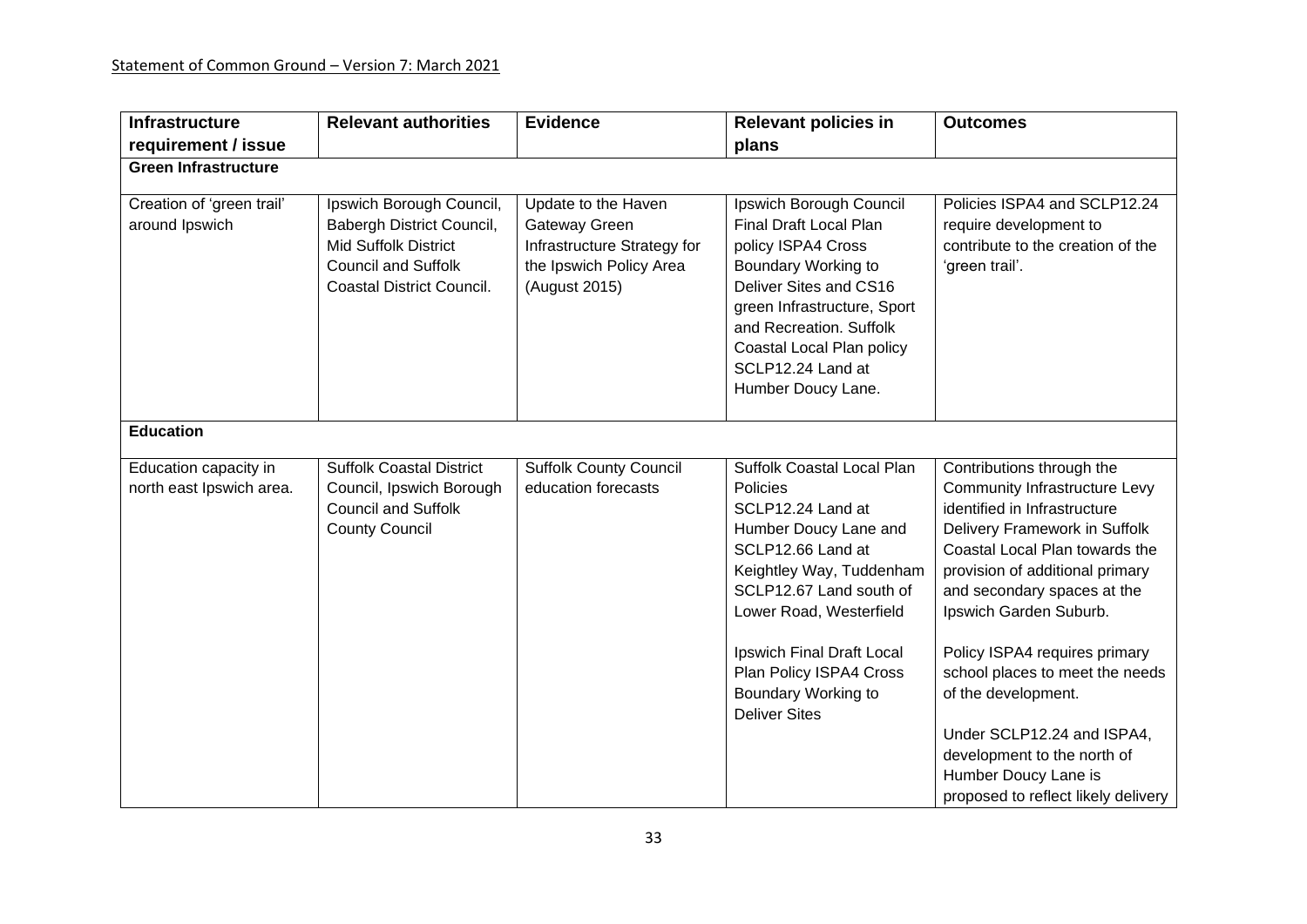| <b>Infrastructure</b>                                                        | <b>Relevant authorities</b>                                                                                             | <b>Evidence</b>                                       | <b>Relevant policies in</b>                                                                                                                 | <b>Outcomes</b>                                                                                                                                                                                                                                                                                                                                                            |
|------------------------------------------------------------------------------|-------------------------------------------------------------------------------------------------------------------------|-------------------------------------------------------|---------------------------------------------------------------------------------------------------------------------------------------------|----------------------------------------------------------------------------------------------------------------------------------------------------------------------------------------------------------------------------------------------------------------------------------------------------------------------------------------------------------------------------|
| requirement / issue                                                          |                                                                                                                         |                                                       | plans                                                                                                                                       |                                                                                                                                                                                                                                                                                                                                                                            |
|                                                                              |                                                                                                                         |                                                       |                                                                                                                                             | rates of education infrastructure<br>at Ipswich Garden Suburb.                                                                                                                                                                                                                                                                                                             |
| Claydon High School (Mid<br>Suffolk District) forecast to<br>exceed capacity | <b>Suffolk Coastal District</b><br>Council, Mid Suffolk<br><b>District Council and</b><br><b>Suffolk County Council</b> | <b>Suffolk County Council</b><br>education forecasts  | <b>Suffolk Coastal Local Plan</b><br>Policies<br>SCLP12.70 Land at Mow<br>Hill Witnesham and<br>SCLP12.71 Land at Street<br>Farm, Witnesham | Contributions through the<br><b>Community Infrastructure Levy</b><br>identified in Infrastructure<br>Delivery Framework in Suffolk<br>Coastal Local Plan towards<br>additional spaces related to<br>development in Suffolk Coastal<br>District.                                                                                                                            |
| Woodbridge Road-<br>identified for a special<br>needs school                 | <b>Suffolk County Council</b><br>and Ipswich Borough<br>Council                                                         | <b>Suffolk County Council</b><br>education forecasts  | Final Draft Local Plan<br><b>CS15/CS17</b>                                                                                                  | S106 contributions, DfE funding                                                                                                                                                                                                                                                                                                                                            |
| Early years provision                                                        |                                                                                                                         |                                                       |                                                                                                                                             |                                                                                                                                                                                                                                                                                                                                                                            |
| Early years capacity in<br>north east Ipswich                                | <b>Suffolk Coastal District</b><br>Council, Ipswich Borough<br><b>Council and Suffolk</b><br><b>County Council</b>      | Suffolk County Council and<br>Ipswich Borough Council | Suffolk Coastal Local Plan<br>Policies<br>SCLP12.24 Land at<br>Humber Doucy Lane<br>ISPA 4 of the final draft<br>Ipswich Local Plan         | Policy SCLP12.24 requires<br>0.1ha of land for an early years<br>setting if needed in the Suffolk<br>Coastal part of the site.<br>Ipswich Final Draft Local Plan<br>Policy CS17 identifies that<br>development will need to meet<br>the on- and off-site infrastructure<br>needed to support the<br>development and ISPA4<br>addresses cross boundary<br>working on sites. |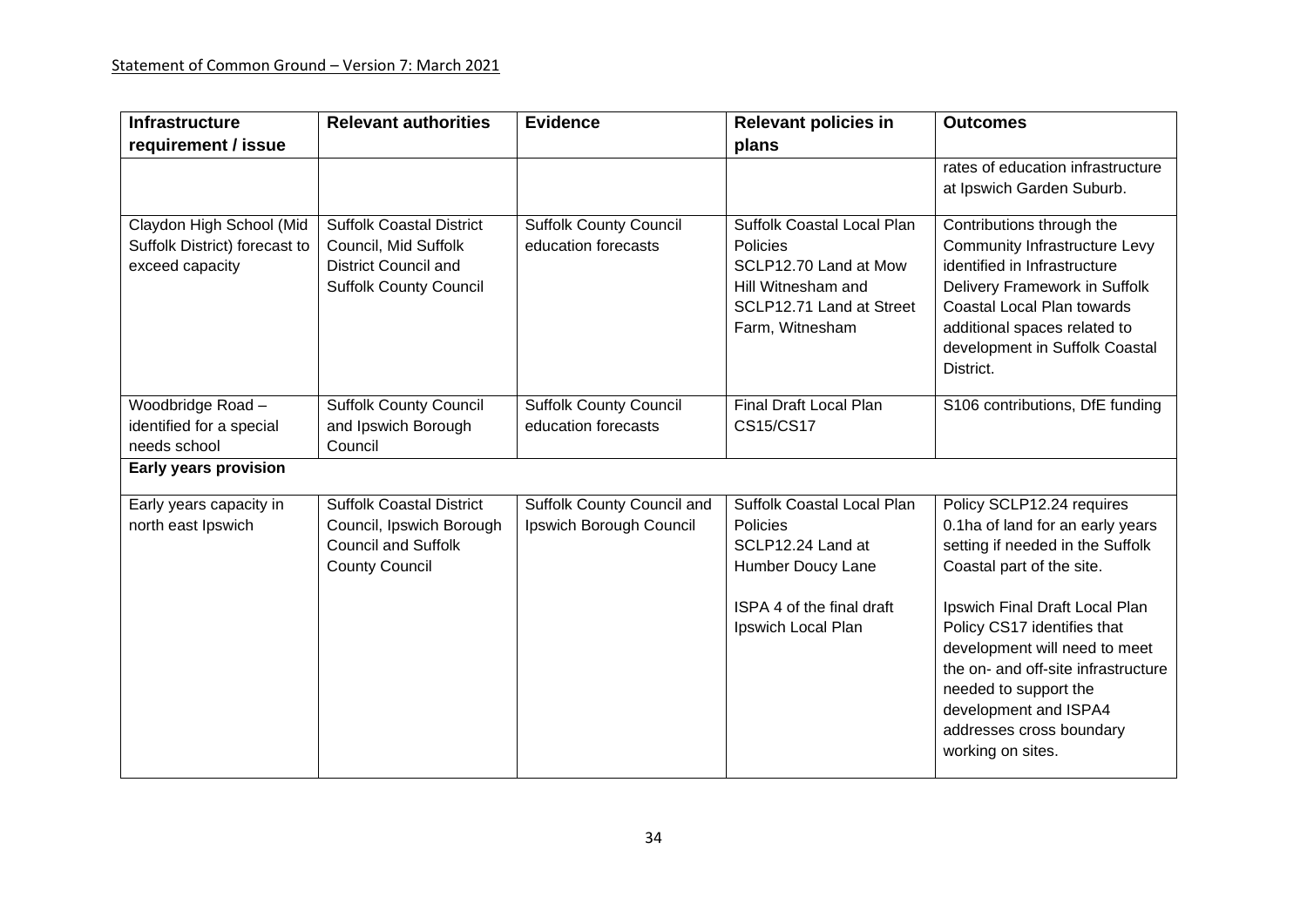| <b>Infrastructure</b>                                            | <b>Relevant authorities</b>                                                                                                                                                                                    | <b>Evidence</b>                                                            | <b>Relevant policies in</b>                                                                                                                                                                                                                                                                                                                                                                                                                           | <b>Outcomes</b>                                                                                                                                                                                                                                                                                                                             |
|------------------------------------------------------------------|----------------------------------------------------------------------------------------------------------------------------------------------------------------------------------------------------------------|----------------------------------------------------------------------------|-------------------------------------------------------------------------------------------------------------------------------------------------------------------------------------------------------------------------------------------------------------------------------------------------------------------------------------------------------------------------------------------------------------------------------------------------------|---------------------------------------------------------------------------------------------------------------------------------------------------------------------------------------------------------------------------------------------------------------------------------------------------------------------------------------------|
| requirement / issue                                              |                                                                                                                                                                                                                |                                                                            | plans                                                                                                                                                                                                                                                                                                                                                                                                                                                 |                                                                                                                                                                                                                                                                                                                                             |
| <b>Health</b>                                                    |                                                                                                                                                                                                                |                                                                            |                                                                                                                                                                                                                                                                                                                                                                                                                                                       |                                                                                                                                                                                                                                                                                                                                             |
| Additional floorspace at<br>practices within Ipswich<br>Borough. | <b>Suffolk Coastal District</b><br>Council, Ipswich Borough<br>Council, Babergh District<br>Council, Mid Suffolk<br>District Council, NHS,<br>Ipswich & East Suffolk<br><b>Clinical Commissioning</b><br>Group | Ipswich & East Suffolk<br><b>Clinical Commissioning</b><br>Group forecasts | Suffolk Coastal Local Plan<br>Policies<br>SCLP12.56 Land at Bridge<br>Road, Levington,<br>SCLP12.67 Land south of<br>Lower Road, Westerfield,<br>SCLP12.24 Land at<br>Humber Doucy Lane<br>SCLP12.66 Land off<br>Keightley Way, Tuddenham<br>Babergh and Mid Suffolk<br>Joint Local Plan- Pre-<br>Submission (Reg 19)<br>Document (November<br>2020) policy SP08, policy<br>LP33, policy LP34 - Health<br>and Education Provision<br>and policy LP35. | Contributions towards<br>enhancements are identified<br>alongside policies SCLP12.24,<br>SCLP12.56, SCLP12.66 and<br>SCLP12.67 in the Suffolk<br>Coastal Local Plan.<br>Contributions through the<br><b>Community Infrastructure Levy</b><br>Identified in the Babergh and<br>Mid Suffolk Infrastructure<br>Delivery Plan (September 2020). |
| <b>Libraries</b>                                                 |                                                                                                                                                                                                                |                                                                            |                                                                                                                                                                                                                                                                                                                                                                                                                                                       |                                                                                                                                                                                                                                                                                                                                             |
| Improvements to library<br>provision within Ipswich<br>Borough   | <b>Suffolk Coastal District</b><br>Council, Ipswich Borough<br><b>Council and Suffolk</b><br><b>County Council</b>                                                                                             | <b>Suffolk County Council</b>                                              | Suffolk Coastal Local Plan<br>Policies SCLP12.24 Land<br>at Humber Lane,<br>SCLP12.25 Suffolk Police<br>Headquarters, Martlesham,<br>SCLP12.44 Land to the<br>South East of Levington<br>Lane, Bucklesham,                                                                                                                                                                                                                                            | The Suffolk Coastal Local Plan<br>identifies a contribution towards<br>improvements at Ipswich library<br>through the Community<br>Infrastructure Levy, in relation to<br>these policies.                                                                                                                                                   |